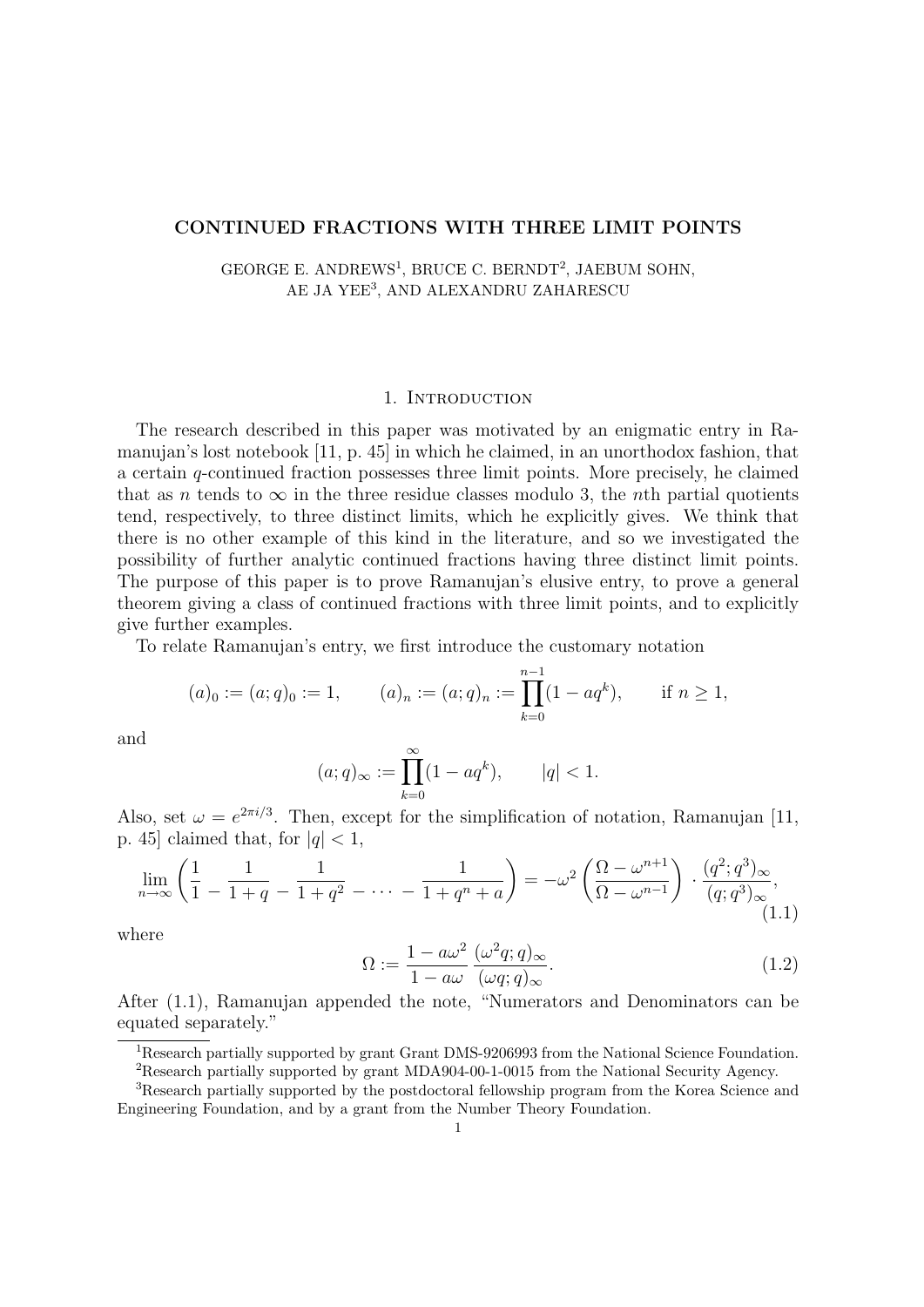Of course, because of the appearance of the limiting variable  $n$  on the right side of (1.1), Ramanujan's claim is meaningless as it stands. The authors conjectured that Ramanujan was indicating that there are three distinct limits depending on the congruence class modulo 3 in which  $n \to \infty$ . To confirm our instincts, we calculated the q-expansions of both sides of (1.1) on MAPLE for  $1 \leq n \leq 25$ , and found that in each case, the two sides agreed up to  $O(q^n)$ . In the note after (1.2), Ramanujan is evidently indicating that the limits can be obtained by determining separately the limits of both the partial numerators and denominators.

Ramanujan's claim is very interesting for several reasons.

First, if  $a = 0$ , the left side of  $(1.1)$  is a continued fraction which diverges. We shall prove that the partial quotients tend to the required limits if  $n$  is restricted to any one of the three residue classes modulo 3. This is in contrast to the classical result from the general theory of continued fractions, which asserts that if all the elements of a divergent continued fraction are positive, then the even and odd approximants approach distinct limits [9, pp. 96–97].

Second, if  $a \neq 0$ , we prove that the continued fraction in (1.1) converges "generally" in the sense that when  $n$  is confined to any one of the three residue classes modulo 3, the limit of the left side indeed exists and is equal to that claimed on the right side of (1.1) in each of the three cases. The concept of general convergence is due to L. Jacobsen [8] in 1986. See also her book with H. Waadeland [9, pp. 41–44]. For some results of Ramanujan of a different kind on general convergence, see a paper by S.–S. Huang [7]. Thus, we have one further example where Ramanujan had a fundamental concept long ahead of his time, before anyone else ever thought of it.

Third, in his notebooks [10, Vol. 2, p. 290], for  $|q| < 1$ , Ramanujan offered the continued fraction

$$
\frac{(q^2;q^3)_{\infty}}{(q;q^3)_{\infty}} = \frac{1}{1} - \frac{q}{1+q} - \frac{q^3}{1+q^2} - \frac{q^5}{1+q^3} - \cdots
$$

$$
= \frac{1}{1} - \frac{1}{q^{-1}+1} - \frac{1}{q^{-2}+1} - \frac{1}{q^{-3}+1} - \cdots
$$
(1.3)

Thus, when  $a = 0$ , the continued fraction on the left side of  $(1.1)$  is the same as the continued fraction on the far right side of  $(1.3)$ , but with q replaced by  $1/q$ . Observe that, remarkably,  $(q^2; q^3)_{\infty}/(q; q^3)_{\infty}$  also appears in the three limits on the right side of (1.1). In this sense, Ramanujan's result (1.1) is analogous to his theorem on the divergence of the Rogers–Ramanujan continued fraction found on pages 374 and 382 in his third notebook [10], which was first proved by Andrews, Berndt, Jacobsen, and Lamphere [3], [5, p. 30, Entry 11]. In the latter result, Ramanujan explicitly determines the limits of the even and odd indexed approximants of the divergent Rogers–Ramanujan continued fraction for  $|q| > 1$  and shows that these limits can be expessed in terms of the Rogers–Ramanujan continued fraction itself, but at different arguments.

Define

$$
P_0(a) = 0,
$$
  $P_1(a) = 1,$   $Q_0(a) = 1,$   $Q_1(a) = 1,$   $(1.4)$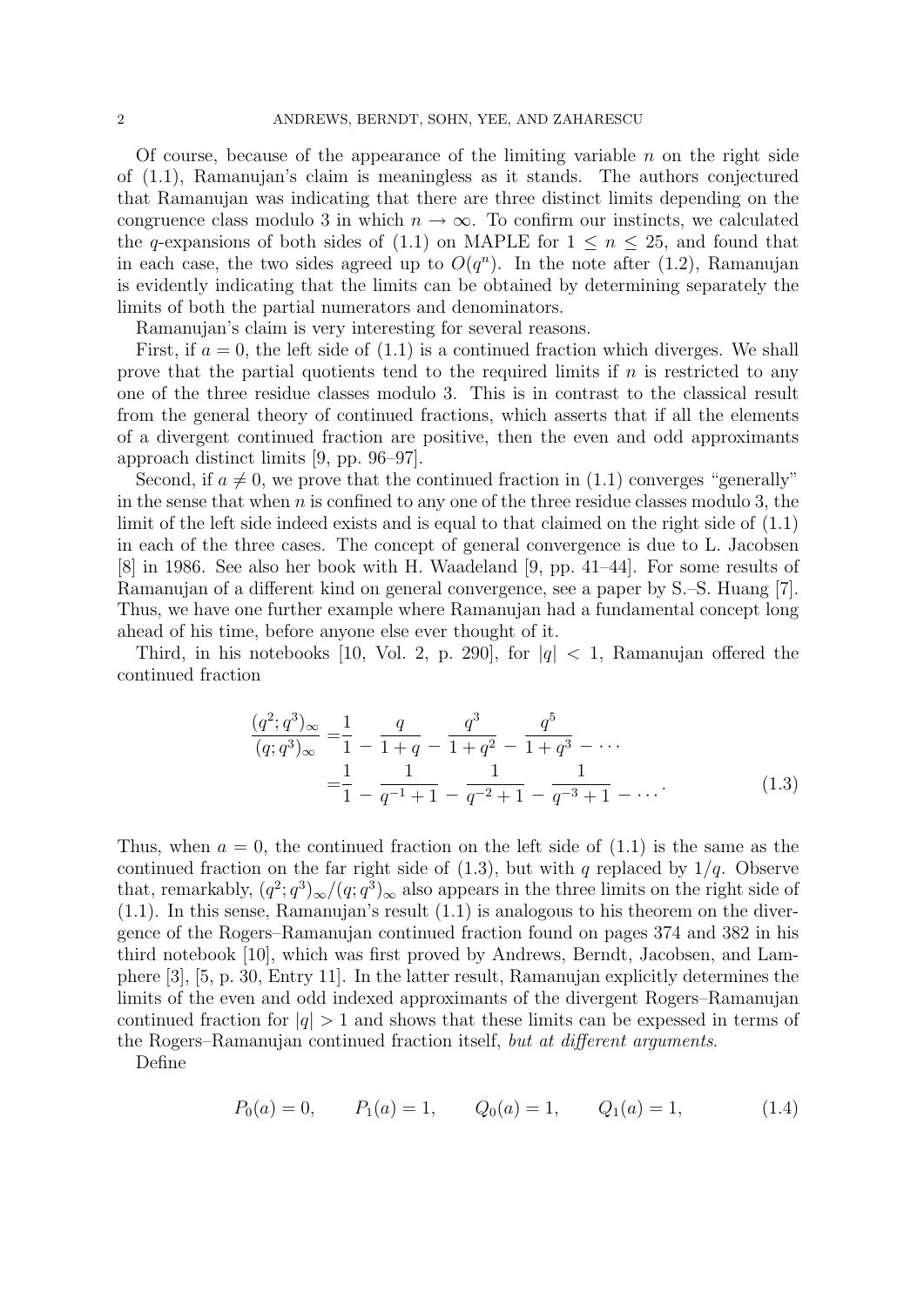and, for  $N \geq 2$ , set

$$
\frac{P_N(a)}{Q_N(a)} = \frac{1}{1} - \frac{1}{1+q} - \frac{1}{1+q^2} - \dots - \frac{1}{1+q^{N-1}+a}.\tag{1.5}
$$

From the general theory of continued fractions [9, p. 9, eq. (1.2.9)], for  $N \geq 2$ , the partial numerators  $P_N(0)$  and  $Q_N(0)$  satisfy the recurrence relations

$$
P_N(0) = (1 + q^{N-1})P_{N-1}(0) - P_{N-2}(0) \text{ and } Q_N(0) = (1 + q^{N-1})Q_{N-1}(0) - Q_{N-2}(0),
$$
\n(1.6)

where  $P_0(0)$ ,  $P_1(0)$ ,  $Q_0(0)$ , and  $Q_1(0)$  are defined by (1.4). After proving (1.1) in Section 2, we examine in Section 3 sequences  $\{x_n\}$  satisfying the more general recurrence relation,

$$
x_n = (1 + a_{n-1})x_{n-1} - x_{n-2}, \qquad n \ge 2, \qquad \text{with } x_0 = v, \quad x_1 = u. \tag{1.7}
$$

For a large class of such sequences we show that they have exactly six limit points. We then examine quotients of such sequences and prove that these quotient sequences have exactly three limit points. In Section 4, we apply the theory developed in Section 3 to continued fractions with numerators and denominators satisfying the recurrence relation (1.7) and initial conditions like those in (1.4), and prove that the continued fractions have three limit points. Thus, Ramanujan's example (1.1) is not an isolated one. We conclude Section 4 with two examples to illustrate our theory, one of which we briefly describe here. Since neither example is a q-continued fraction, we use a more conventional letter z to denote a complex variable. If  $|z| < 1$ , then

$$
\frac{1}{1} - \frac{1}{(1-z)^{-1}} - \frac{1}{1-z^2} - \frac{1}{(1-z)^{-1} - z^2} - \frac{1}{(1-z^2)^{-1}} - \frac{1}{1-z^4} - \frac{1}{(1-z^2)^{-1} - z^3}
$$
\n
$$
-\cdots - \frac{1}{(1-z^n)^{-1}} - \frac{1}{1-z^{2n}} - \frac{1}{(1-z^n)^{-1} - z^{n+1}} - \cdots
$$

has three limit points, and they are given by

$$
L_0:=\frac{z}{z^2+2z-1},\qquad L_1:=\frac{1}{1+z},\qquad L_2:=\frac{1}{2z}.
$$

Before recording his claim (1.1), at the top of page 45 in [11], Ramanujan states the special case when  $a = \omega$ . In Section 5, we use the Bauer–Muir transformation to give a shorter and completely different proof of this special case of (1.1).

# 2. A Proof of Ramanujan's Formula (1.1)

Throughout the paper,  $|q|$  < 1.

To prove (1.1), our first task will be to derive explicit formulas for  $P_N(0)$  and  $Q_N(0)$ . To do so, we need to recall the definition of the Gaussian polynomials and two versions of the *q*-binomial theorem [1, pp. 35–36].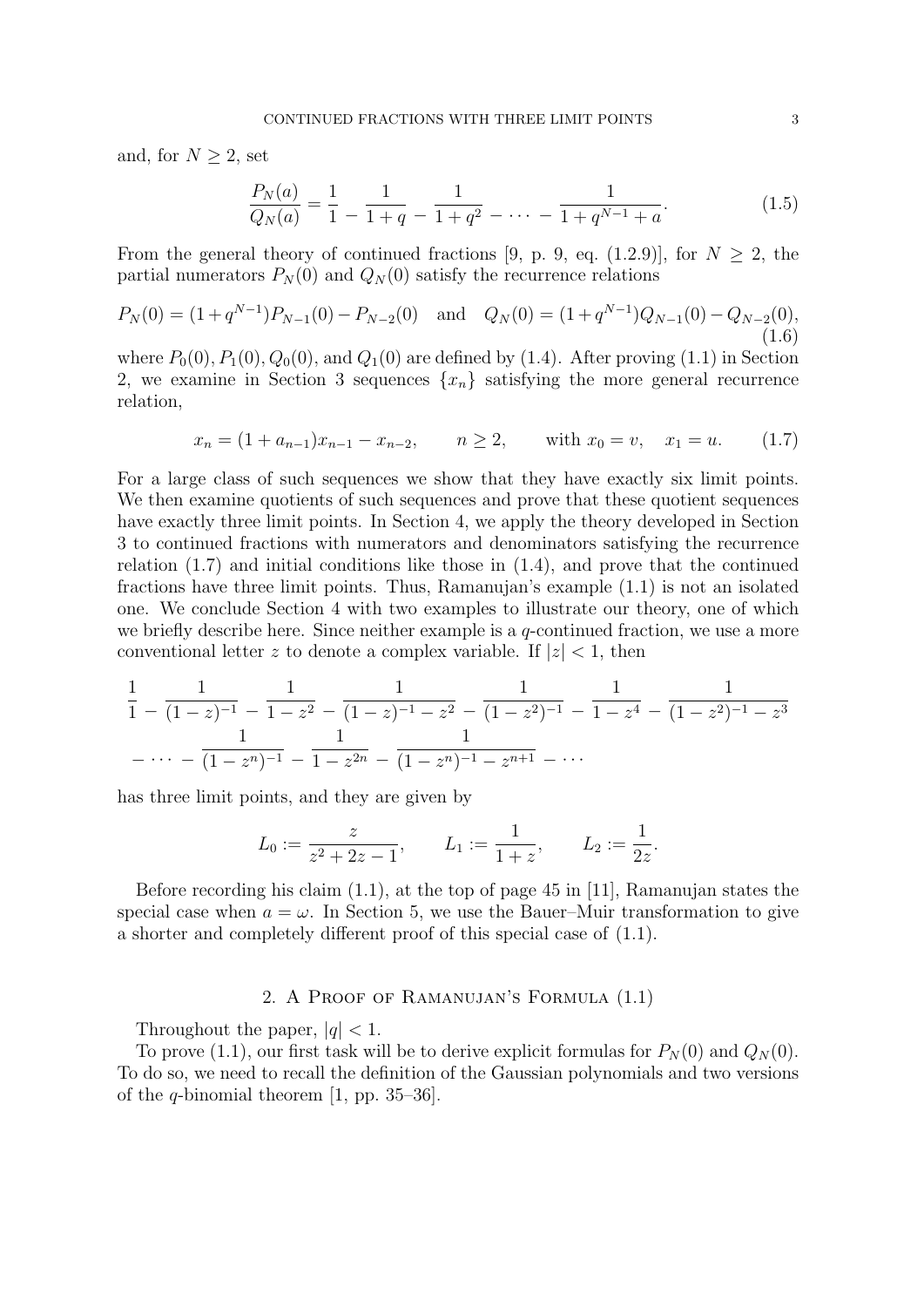Lemma 2.1. If  $\begin{bmatrix} n \ m \end{bmatrix}$ m 1 denotes the Gaussian polynomial defined by  $\lceil n$ m  $] := [$ n 1  $\sqrt{ }$  $\int$  $(q;q)_n$  $, \quad \text{if } 0 \leq m \leq n,$ 

$$
\bigg] := \begin{bmatrix} n \\ m \end{bmatrix}_q := \begin{cases} \frac{(1)^n 1/n}{(q;q)_m (q;q)_{n-m}}, & \text{if } 0 \leq m \leq n \\ 0, & \text{otherwise,} \end{cases}
$$

then,

$$
(z;q)_N = \sum_{j=0}^N \begin{bmatrix} N \\ j \end{bmatrix} (-1)^j z^j q^{j(j-1)/2}, \tag{2.1}
$$

$$
\frac{1}{(z;q)_N} = \sum_{j=0}^{\infty} \begin{bmatrix} N+j-1 \ j \end{bmatrix} z^j.
$$
\n(2.2)

Lemma 2.2. Let  $N - 1 = 3v + \epsilon$ , where  $\epsilon = 0, \pm 1$ . Then

$$
(-1)^{v}P_{N}(0) = \sum_{\substack{n,r=0 \ n+r \equiv \epsilon \pmod{3}}}^{\infty} (-1)^{(\epsilon-n-r)/3} q^{n(n+1)/2+r(r-1)/2} \begin{bmatrix} n+1 \ r \end{bmatrix} \begin{bmatrix} n+\frac{N-1-(n+r)}{3} \end{bmatrix}_{q^{3}}.
$$
\n(2.3)

*Proof.* Recall from (1.6) and (1.4) that  $P_N(0)$  satisfies the recurrence relation,

$$
P_N(0) = (1 + q^{N-1})P_{N-1}(0) - P_{N-2}(0), \qquad N \ge 2,
$$
\n(2.4)

and the initial conditions  $P_0(0) = 0$  and  $P_1(0) = 1$ .

Define

$$
F(t) := \sum_{N=1}^{\infty} P_N(0) t^N.
$$

Multiplying the recurrence relation (2.4) by  $t^N$  and summing over  $N \geq 2$ , we obtain

$$
F(t) - t = tF(t) + tF(tq) - t^2F(t).
$$

So,

$$
F(t) = \frac{t}{1 - t + t^2} + \frac{t}{1 - t + t^2} F(tq).
$$

Iterating and noting that  $F(0) = 0$ , we find that, by (2.1) and (2.2),

$$
F(t) = \sum_{n=0}^{\infty} \frac{t^{n+1} q^{n(n+1)/2}}{\prod_{j=0}^{n} (1 - tq^j + t^2 q^{2j})}
$$
  
= 
$$
\sum_{n=0}^{\infty} t^{n+1} q^{n(n+1)/2} \frac{(-t;q)_{n+1}}{(-t^3;q^3)_{n+1}}
$$
  
= 
$$
\sum_{n,r,s=0}^{\infty} (-1)^s t^{n+1+r+3s} q^{n(n+1)/2+r(r-1)/2} \begin{bmatrix} n+1 \ r \end{bmatrix} \begin{bmatrix} n+s \ s \end{bmatrix}_{q^3}.
$$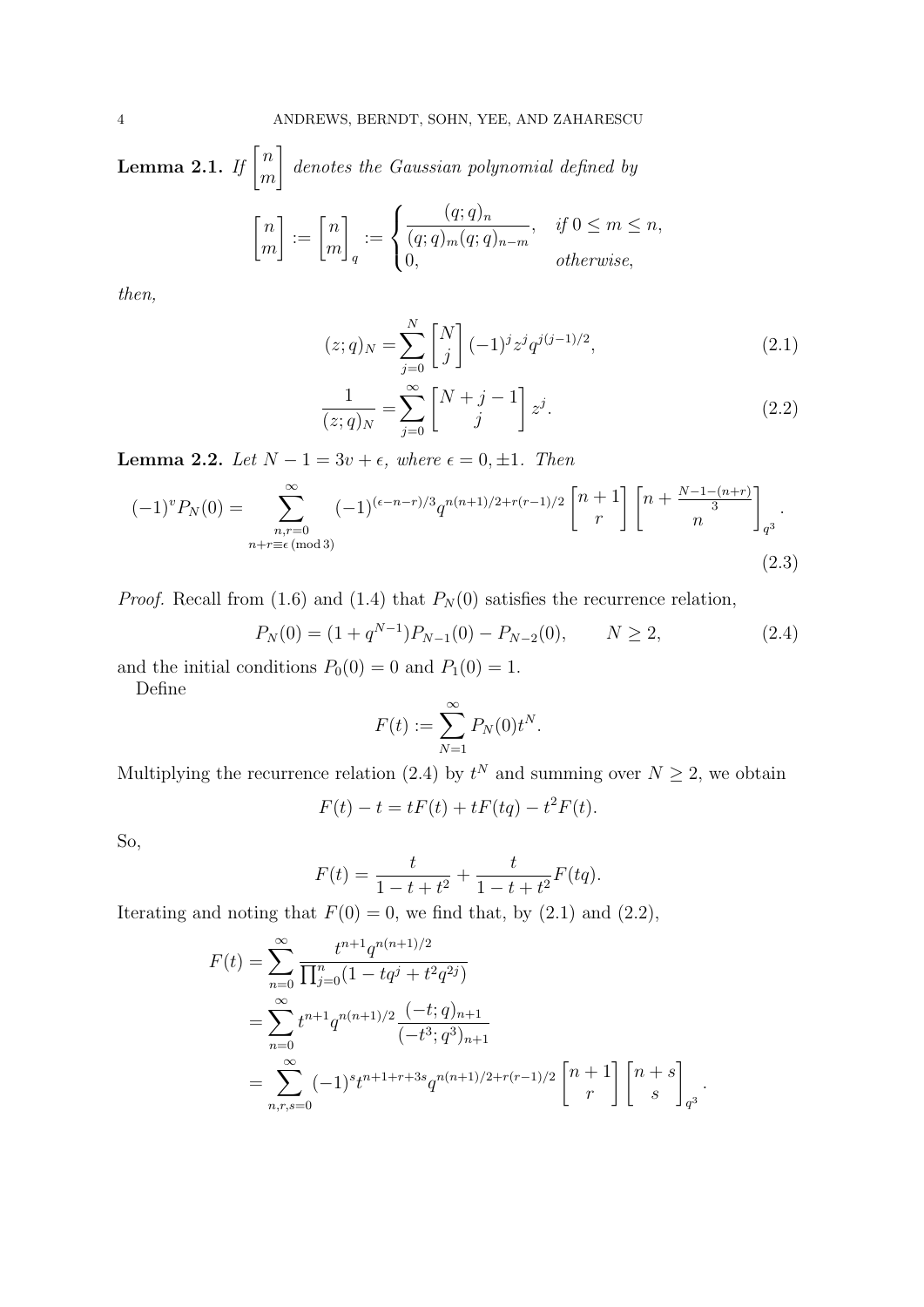Now we choose the terms  $t^N$  by setting  $s = (N - 1 - n - r)/3$ . Hence, equating the coefficients of  $t^N$  on both sides, we find that

$$
P_N(0) = \sum_{\substack{n,r=0 \ n+r \equiv N-1 \pmod{3}}}^{\infty} (-1)^{(N-1-n-r)/3} q^{n(n+1)/2+r(r-1)/2} \begin{bmatrix} n+1 \ r \end{bmatrix} \begin{bmatrix} n+\frac{N-1-(n+r)}{3} \end{bmatrix}_{q^3},
$$

or, with  $N - 1 = 3v + \epsilon$ ,

$$
(-1)^{v} P_{N}(0) = \sum_{\substack{n,r=0 \ n+r \equiv \epsilon \pmod{3}}}^{\infty} (-1)^{(\epsilon-n-r)/3} q^{n(n+1)/2+r(r-1)/2} \begin{bmatrix} n+1 \ r \end{bmatrix} \begin{bmatrix} n+\frac{N-1-(n+r)}{3} \end{bmatrix}_{q^{3}},
$$

as required.  $\Box$ 

**Lemma 2.3.** Let  $N - 1 = 3v + \epsilon$ , where  $\epsilon = 0, \pm 1$ . Then

$$
(-1)^{v}Q_{N}(0) = \sum_{\substack{n,r=0 \ n+r \equiv \epsilon \pmod{3} \\ n,r \equiv 0}}^{\infty} (-1)^{(\epsilon-n-r)/3} q^{n(n+1)/2+r(r-1)/2} \begin{bmatrix} n+1 \\ r \end{bmatrix} \begin{bmatrix} n+\frac{N-1-(n+r)}{3} \\ n \end{bmatrix}_{q^{3}}
$$

$$
-\sum_{\substack{n,r=0 \ n+r \equiv \epsilon-1 \pmod{3} \\ n+r \equiv \epsilon-1 \pmod{3}}}^{\infty} (-1)^{(\epsilon-1-n-r)/3} q^{n(n+3)/2+r(r-1)/2} \begin{bmatrix} n+1 \\ r \end{bmatrix} \begin{bmatrix} n+\frac{N-2-(n+r)}{3} \\ n \end{bmatrix}_{q^{3}}.
$$
(2.5)

*Proof.* Recall from (1.6) and (1.4) that  $Q_N(0)$  satisfies the recurrence relation,

$$
Q_N(0) = (1 + q^{N-1})Q_{N-1}(0) - Q_{N-2}(0), \qquad N \ge 2,
$$
\n(2.6)

and the initial conditions  $Q_0(0) = 1$  and  $Q_1(0) = 1$ .

Define

$$
G(t) := \sum_{N=1}^{\infty} Q_N(0) t^N.
$$

Multiplying the recurrence relation (2.6) by  $t^N$  and summing over  $N \geq 2$ , we obtain  $G(t) - t = tG(t) + tG(tq) - t^2G(t) - t^2.$ 

So,

$$
G(t) = \frac{t - t^2}{1 - t + t^2} + \frac{t}{1 - t + t^2} G(tq).
$$

Iterating and noting that  $G(0) = 0$ , we arrive at, by  $(2.1)$  and  $(2.2)$ ,

$$
G(t) = \sum_{n=0}^{\infty} \frac{t^{n+1} (1 - t q^n) q^{n(n+1)/2}}{\prod_{j=0}^{n} (1 - t q^j + t^2 q^{2j})}
$$
  
= 
$$
\sum_{n=0}^{\infty} t^{n+1} (1 - t q^n) q^{n(n+1)/2} \frac{(-t; q)_{n+1}}{(-t^3; q^3)_{n+1}}
$$
  
= 
$$
\sum_{n,r,s=0}^{\infty} (-1)^s t^{n+1+r+3s} (1 - t q^n) q^{n(n+1)/2+r(r-1)/2} \begin{bmatrix} n+1 \ r \end{bmatrix} \begin{bmatrix} n+s \ s \end{bmatrix}_{q^3}.
$$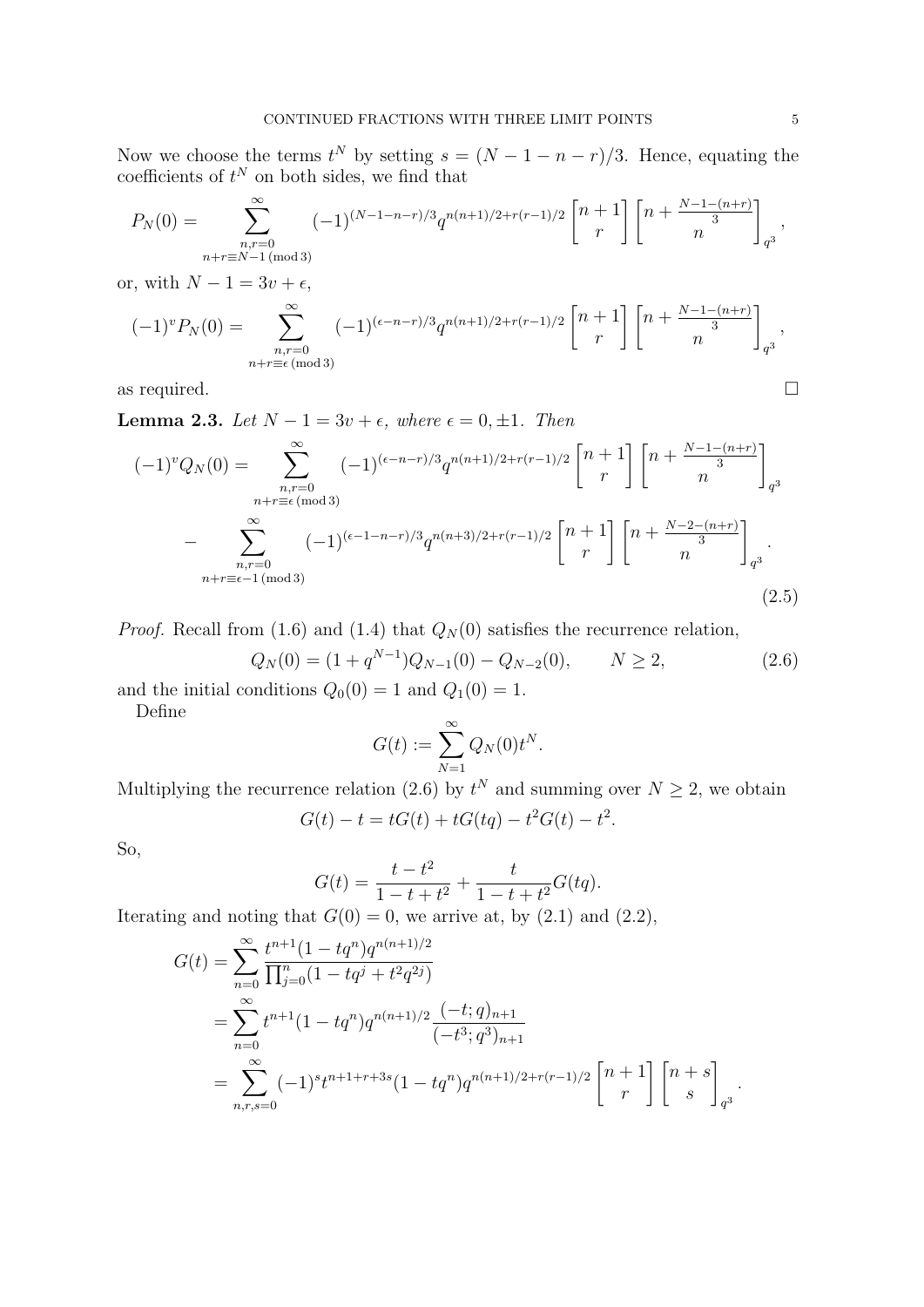Separating the sum above into two parts, we set  $s = (N - 1 - n - r)/3$  and  $s =$  $(N-2-n-r)/3$ , respectively, in the two sums. Hence, equating coefficients of  $t^N$  on both sides, we find that

$$
Q_N(0) = \sum_{\substack{n,r=0 \ n+r \equiv N-1 \pmod{3}}}^{\infty} (-1)^{(N-1-n-r)/3} q^{n(n+1)/2+r(r-1)/2} \begin{bmatrix} n+1 \ r \end{bmatrix} \begin{bmatrix} n+\frac{N-1-(n+r)}{3} \end{bmatrix}_{q^3}
$$

$$
- \sum_{\substack{n,r=0 \ n+r \equiv N-2 \pmod{3}}}^{\infty} (-1)^{(N-2-n-r)/3} q^{n(n+1)/2+n+r(r-1)/2} \begin{bmatrix} n+1 \ r \end{bmatrix} \begin{bmatrix} n+\frac{N-2-(n+r)}{3} \end{bmatrix}_{q^3}.
$$

If  $N - 1 = 3v + \epsilon$ , then,

$$
(-1)^{v}Q_{N}(0) = \sum_{\substack{n,r=0 \ n+r \equiv \epsilon \pmod{3}}}^{\infty} (-1)^{(\epsilon-n-r)/3} q^{n(n+1)/2+r(r-1)/2} \begin{bmatrix} n+1 \ r \end{bmatrix} \begin{bmatrix} n+\frac{N-1-(n+r)}{3} \end{bmatrix}_{q^{3}}
$$

$$
-\sum_{\substack{n,r=0 \ n+r \equiv \epsilon-1 \pmod{3}}}^{\infty} (-1)^{(\epsilon-1-n-r)/3} q^{n(n+1)/2+n+r(r-1)/2} \begin{bmatrix} n+1 \ r \end{bmatrix} \begin{bmatrix} n+\frac{N-2-(n+r)}{3} \end{bmatrix}_{q^{3}},
$$

as required.  $\square$ 

The previous two lemmas are actually special cases of a theorem due to M. D. Hirschhorn [6], who used a more difficult proof.

To calculate the limits of  $P_N(0)$  and  $Q_N(0)$  as  $N \to \infty$  in the three residue classes modulo 3, we need the following result from Ramanujan's lost notebook, which was first proved by Andrews [2].

**Lemma 2.4.** Let  $\omega = e^{2\pi i/3}$ . Then  $\sum^{\infty}$  $(-\omega)^n q^{n(n+1)/2} (\omega q)_n$  $= (\omega q)_{\infty} (q^2; q^3)_{\infty}.$ 

Note that, by conjugation, Lemma 2.4 also holds if 
$$
\omega
$$
 is replaced by  $\omega$   
**Lemma 2.5.** Let  $N - 1 = 3v + \epsilon$ , where  $\epsilon = 0, \pm 1$ . Then

 $(q^3;q^3)_n$ 

$$
\lim_{\nu \to \infty} (-1)^{\nu} P_N(0) = \frac{1}{3} (-\omega)^{\epsilon} (1 - \omega^2) \left( \frac{(\omega^2 q)_{\infty}}{(\omega q)_{\infty}} - \omega^{\epsilon+1} \right) (\omega q)_{\infty} (q^2; q^3)_{\infty}.
$$
 (2.7)

2 .

*Proof.* Let  $N \to \infty$  through values such that  $N - 1 \equiv \epsilon \pmod{3}$ . Then, from (2.3),

$$
\lim_{v \to \infty} (-1)^v P_N(0) = \sum_{\substack{n,r=0 \ n+r \equiv \epsilon \pmod{3} \\ n=0}}^{\infty} (-1)^{(\epsilon - n - r)/3} q^{n(n+1)/2 + r(r-1)/2} \begin{bmatrix} n+1 \\ r \end{bmatrix} \frac{1}{(q^3;q^3)_n}
$$

$$
= \sum_{n=0}^{\infty} \frac{q^{n(n+1)/2}}{(q^3;q^3)_n} \sum_{\substack{r=0 \ r \equiv \epsilon - n \pmod{3}}}^{\infty} q^{r(r-1)/2} \begin{bmatrix} n+1 \\ r \end{bmatrix} \rho^{\epsilon - n - r},
$$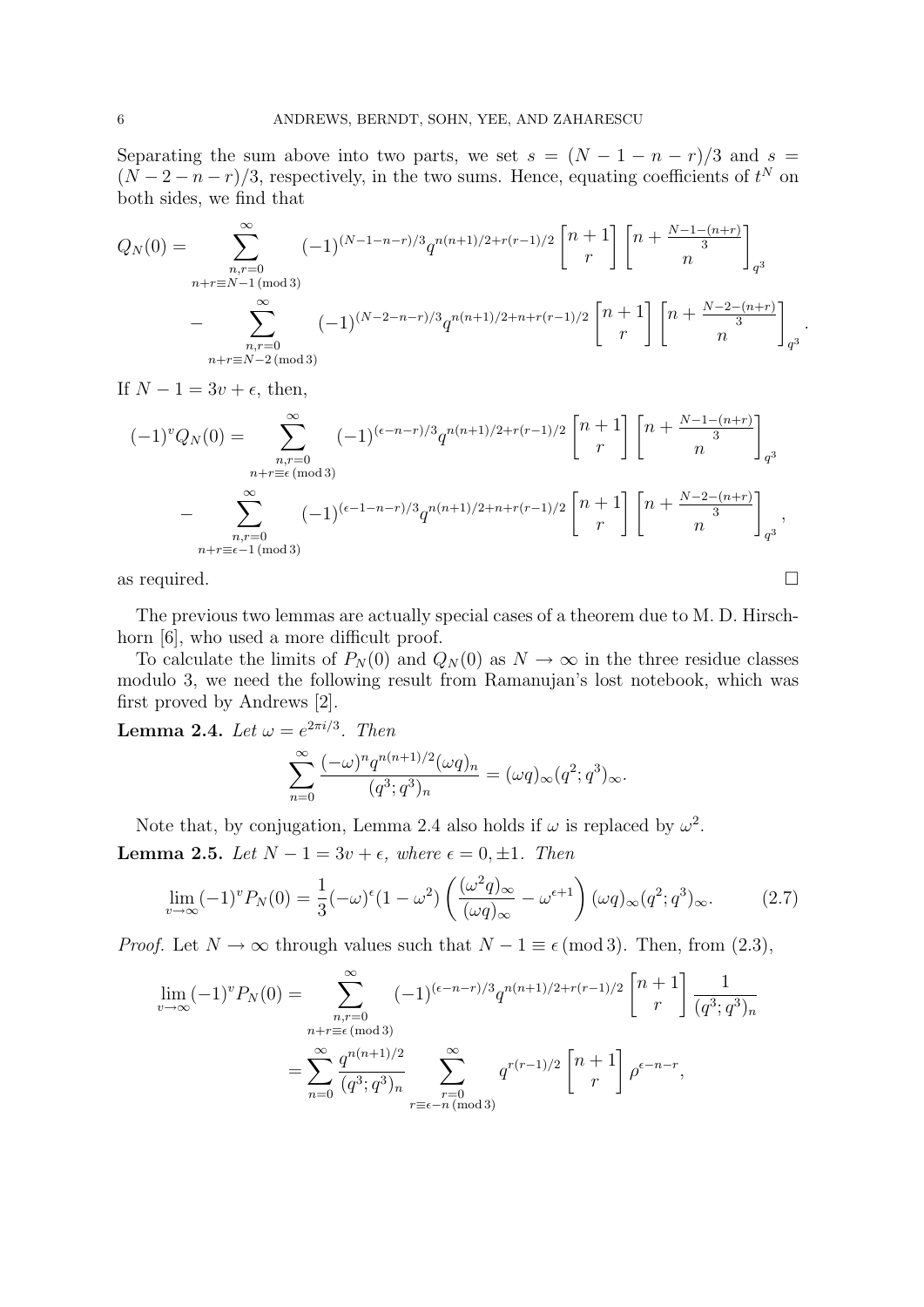where  $\rho = e^{\pi i/3}$ . Recall that  $\omega = \rho^2$ . Using the elementary fact,

$$
\frac{1+\omega^a+\bar{\omega}^a}{3} = \begin{cases} 1, & \text{if } a \equiv 0 \text{ (mod 3)}, \\ 0, & \text{otherwise}, \end{cases}
$$
 (2.8)

we find, by (2.1), Lemma 2.4, and Lemma 2.4 with  $\omega$  replaced by  $\omega^2$ , that

$$
\lim_{v \to \infty} (-1)^{v} P_{N}(0)
$$
\n
$$
= \sum_{n=0}^{\infty} \frac{q^{n(n+1)/2}}{(q^{3}; q^{3})_{n}} \sum_{r=0}^{\infty} q^{r(r-1)/2} \begin{bmatrix} n+1 \\ r \end{bmatrix} \rho^{\epsilon-n-r} \frac{1 + \omega^{\epsilon-n-r} + \bar{\omega}^{\epsilon-n-r}}{3}
$$
\n
$$
= \frac{1}{3} \sum_{n=0}^{\infty} \frac{q^{n(n+1)/2}}{(q^{3}; q^{3})_{n}} \Big\{ \rho^{\epsilon-n} (-\bar{\rho}; q)_{n+1} + (-1)^{\epsilon-n} (1; q)_{n+1} + \rho^{n-\epsilon} (-\rho; q)_{n+1} \Big\}
$$
\n
$$
= \frac{1}{3} (-\omega^{2})^{\epsilon} \sum_{n=0}^{\infty} \frac{q^{n(n+1)/2} (-\omega)^{n}}{(q^{3}; q^{3})_{n}} (\omega; q)_{n+1} + \frac{1}{3} (-\omega)^{\epsilon} \sum_{n=0}^{\infty} \frac{q^{n(n+1)/2} (-\omega^{2})^{n}}{(q^{3}; q^{3})_{n}} (\omega^{2}; q)_{n+1}
$$
\n
$$
= \frac{1}{3} (-\omega^{2})^{\epsilon} (1 - \omega) \sum_{n=0}^{\infty} \frac{q^{n(n+1)/2} (-\omega)^{n}}{(q^{3}; q^{3})_{n}} (\omega q; q)_{n}
$$
\n
$$
+ \frac{1}{3} (-\omega)^{\epsilon} (1 - \omega^{2}) \sum_{n=0}^{\infty} \frac{q^{n(n+1)/2} (-\omega^{2})^{n}}{(q^{3}; q^{3})_{n}} (\omega^{2} q; q)_{n}
$$
\n
$$
= \frac{1}{3} (-\omega^{2})^{\epsilon} (1 - \omega) (\omega q)_{\infty} (q^{2}; q^{3})_{\infty} + \frac{1}{3} (-\omega)^{\epsilon} (1 - \omega^{2}) (\omega^{2} q)_{\infty} (q^{2}; q^{3})_{\infty}
$$
\n
$$
= \frac{1}{3} (-\omega)^{\epsilon} (1 - \omega^{2}) \left\{ \frac{(\omega^{2} q)_{\infty}}{(\omega q)_{\infty}} - \omega^{\epsilon+1
$$

To establish the corresponding lemma for  $Q_N(0)$ , we need an analogue of Lemma 2.4, which was established in [4, Lemma 2.3].

**Lemma 2.6.** Let  $\omega = e^{2\pi i/3}$ . Then

$$
-\frac{\omega}{(\omega q)_{\infty}}\left\{\sum_{n=0}^{\infty}\frac{(-\omega)^n q^{n(n+1)/2}}{(q)_n(\omega^2 q)_n} + \omega \sum_{n=0}^{\infty}\frac{(-\omega)^n q^{n(n+1)/2+n}}{(q)_n(\omega^2 q)_n}\right\} = (q;q^3)_{\infty}.
$$
 (2.9)

Note that, by conjugation, (2.9) is also valid with  $\omega$  replaced by  $\omega^2$ . Lemma 2.7. Let  $N - 1 = 3v + \epsilon$ , where  $\epsilon = 0, \pm 1$ . Then

$$
\lim_{\nu \to \infty} (-1)^{\nu} Q_N(0) = \frac{1}{3} (-\omega)^{\epsilon+1} (1 - \omega^2) \left( \frac{(\omega^2 q)_{\infty}}{(\omega q)_{\infty}} - \omega^{\epsilon-1} \right) (\omega q)_{\infty} (q; q^3)_{\infty}.
$$
 (2.10)

Proof. Since the details are similar to those in the proof of Lemma 2.5, we suppress some of them.

 $\Box$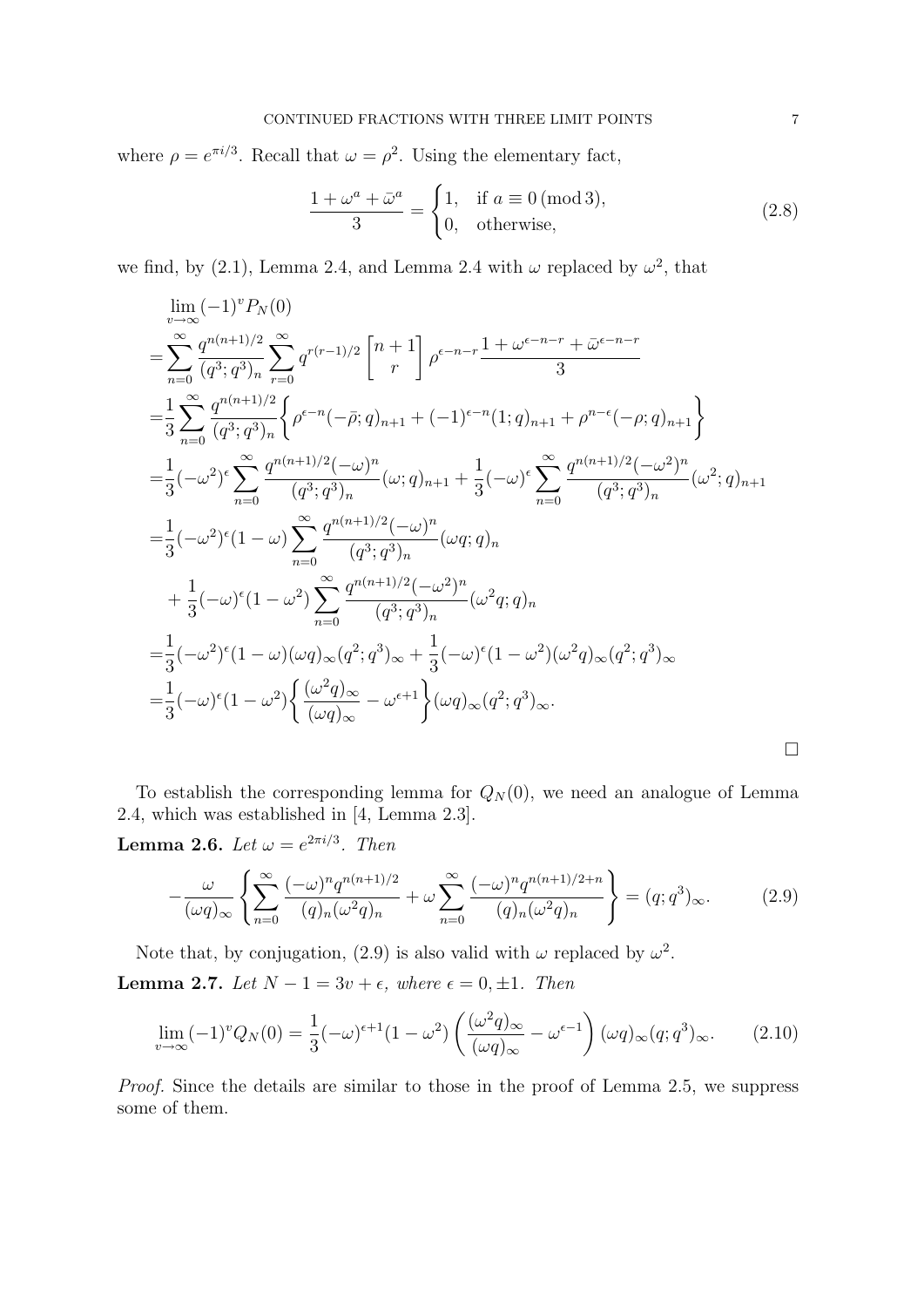Let  $N \to \infty$  through values such that  $N - 1 \equiv \epsilon \pmod{3}$ . Then, from (2.5),

$$
\lim_{v \to \infty} (-1)^{v} Q_{N}(0) = \sum_{n=0}^{\infty} \frac{q^{n(n+1)/2}}{(q^{3}; q^{3})_{n}} \sum_{\substack{r=0 \ r \equiv \epsilon - n \pmod{3} \\ (q^{3}; q^{3})_{n}}} q^{r(r-1)/2} {n+1 \choose r} \rho^{\epsilon - n - r}
$$

$$
- \sum_{n=0}^{\infty} \frac{q^{n(n+1)/2 + n}}{(q^{3}; q^{3})_{n}} \sum_{\substack{r=0 \ r \equiv \epsilon - n - 1 \pmod{3}}} q^{r(r-1)/2} {n+1 \choose r} \rho^{\epsilon - 1 - n - r},
$$

where  $\rho = e^{\pi i/3}$ . By (2.8), (2.1), (2.9), the remark following (2.9), and calculations analogous to whose used in the proof of Lemma 2.5,

$$
\lim_{v \to \infty} (-1)^{v} Q_{N}(0)
$$
\n
$$
= \sum_{n=0}^{\infty} \frac{q^{n(n+1)/2}}{(q^{3}; q^{3})_{n}} \sum_{r=0}^{\infty} q^{r(r-1)/2} \begin{bmatrix} n+1 \\ r \end{bmatrix} \rho^{\epsilon-n-r} \frac{1 + \omega^{\epsilon-n-r} + \bar{\omega}^{\epsilon-n-r}}{3}
$$
\n
$$
- \sum_{n=0}^{\infty} \frac{q^{n(n+1)/2+n}}{(q^{3}; q^{3})_{n}} \sum_{r=0}^{\infty} q^{r(r-1)/2} \begin{bmatrix} n+1 \\ r \end{bmatrix} \rho^{\epsilon-1-n-r} \frac{1 + \omega^{\epsilon-1-n-r} + \bar{\omega}^{\epsilon-1-n-r}}{3}
$$
\n
$$
= \frac{1}{3} (-\omega^{2})^{\epsilon} (1-\omega) \Big\{ \sum_{n=0}^{\infty} \frac{q^{n(n+1)/2} (-\omega)^{n}}{(q^{3}; q^{3})_{n}} (\omega q; q)_{n} + \omega \sum_{n=0}^{\infty} \frac{q^{n(n+1)/2+n} (-\omega)^{n}}{(q^{3}; q^{3})_{n}} (\omega q; q)_{n} \Big\}
$$
\n
$$
+ \frac{1}{3} (-\omega)^{\epsilon} (1-\omega^{2}) \Big\{ \sum_{n=0}^{\infty} \frac{q^{n(n+1)/2} (-\omega^{2})^{n}}{(q^{3}; q^{3})_{n}} (\omega^{2} q; q)_{n} \Big\}
$$
\n
$$
+ \omega^{2} \sum_{n=0}^{\infty} \frac{q^{n(n+1)/2+n} (-\omega^{2})^{n}}{(q^{3}; q^{3})_{n}} (\omega^{2} q; q)_{n} \Big\}
$$
\n
$$
= \frac{1}{3} (-\omega^{2})^{\epsilon+1} (1-\omega) (\omega q)_{\infty} (q; q^{3})_{\infty} + \frac{1}{3} (-\omega)^{\epsilon+1} (1-\omega^{2}) (\omega^{2} q)_{\infty} (q; q^{3})_{\infty}
$$
\n
$$
= \frac{1}{3} (-\omega)^{\epsilon+1} (1-\omega^{2}) \Big\{ \frac{(\omega^{2} q)_{\infty}}{(\omega q)_{\infty}} - \omega^{\
$$

Theorem 2.8. Let  $N - 1 = 3v + \epsilon$ , where  $\epsilon = 0$  or  $\pm 1$ . Then

$$
\lim_{N \to \infty} \left( \frac{1}{1} - \frac{1}{1+q} - \frac{1}{1+q^2} - \dots - \frac{1}{1+q^{N-1}} \right) = -\omega^2 \frac{\frac{(\omega^2 q; q)_{\infty}}{(\omega q; q)_{\infty}} - \omega^{\epsilon+1}}{\frac{(\omega^2 q; q)_{\infty}}{(\omega q; q)_{\infty}} - \omega^{\epsilon-1}} \frac{(q^2; q^3)_{\infty}}{(q; q^3)_{\infty}}.
$$
\n(2.11)

*Proof.* The result follows immediately from  $(1.5)$  and Lemmas 2.5 and 2.7. Theorem 2.9. Let  $N - 1 = 3v + \epsilon$ , where  $\epsilon = 0$  or  $\pm 1$ . Then

$$
\lim_{N \to \infty} \left( \frac{1}{1} - \frac{1}{1+q} - \frac{1}{1+q^2} - \dots - \frac{1}{1+q^{N-1}+a} \right) = -\omega^2 \frac{\Omega - \omega^{\epsilon+1}}{\Omega - \omega^{\epsilon-1}} \frac{(q^2; q^3)_{\infty}}{(q; q^3)_{\infty}}, \tag{2.12}
$$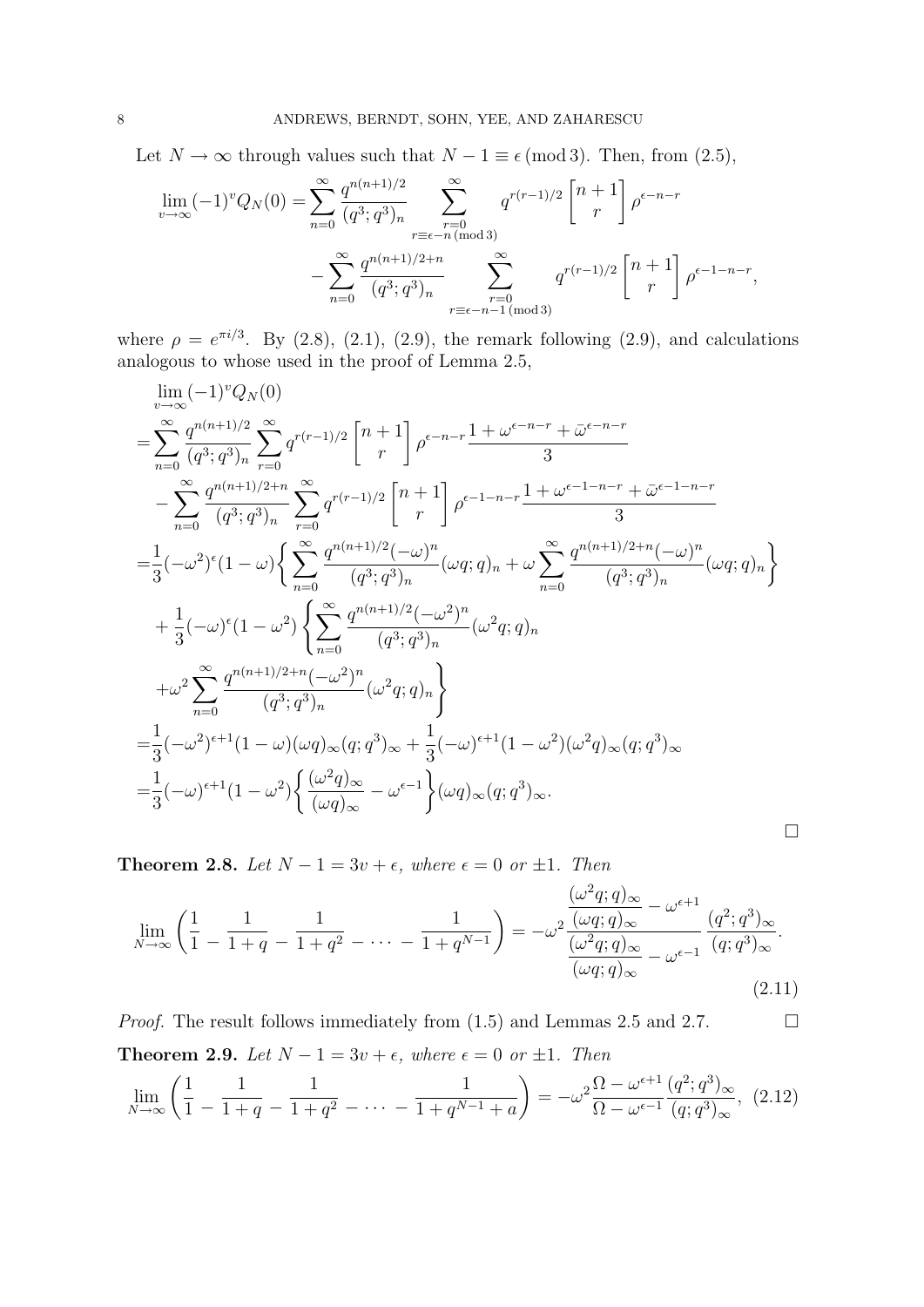where

$$
\Omega = \frac{1 - a\omega^2}{1 - a\omega} \frac{(\omega^2 q)_{\infty}}{(\omega q)_{\infty}}.
$$

*Proof.* Recall that the partial numerators  $P_N(a)$  and partial denominators  $Q_N(a)$  are defined in (1.4) and (1.5). It is easily shown by induction that, for  $N \geq 2$ ,

$$
P_N(a) = P_N(0) + aP_{N-1}(0),
$$
  
\n
$$
Q_N(a) = Q_N(0) + aQ_{N-1}(0).
$$

For example, see [9, p. 8]. Hence

$$
\lim_{N \to \infty} P_N(a) = \lim_{N \to \infty} P_N(0) + a \lim_{N \to \infty} P_{N-1}(0),
$$
  

$$
\lim_{N \to \infty} Q_N(a) = \lim_{N \to \infty} Q_N(0) + a \lim_{N \to \infty} Q_{N-1}(0).
$$

Let  $N = 3v + \epsilon + 1$ , where  $\epsilon = 0, \pm 1$ ; we consider two cases:  $\epsilon = 0, 1$  and  $\epsilon = -1$ . Suppose that  $\epsilon = 0$  or 1. From Lemma 2.5,

$$
\lim_{N \to \infty} (-1)^{v} P_{N}(a) = \lim_{N \to \infty} (-1)^{v} P_{N}(0) + a \lim_{N \to \infty} (-1)^{v} P_{N-1}(0)
$$
\n
$$
= \frac{1}{3} (-\omega)^{\epsilon} (1 - \omega^{2}) \left\{ \frac{(\omega^{2} q)_{\infty}}{(\omega q)_{\infty}} - \omega^{\epsilon+1} \right\} (\omega q)_{\infty} (q^{2}; q^{3})_{\infty}
$$
\n
$$
+ a \frac{1}{3} (-\omega)^{\epsilon-1} (1 - \omega^{2}) \left\{ \frac{(\omega^{2} q)_{\infty}}{(\omega q)_{\infty}} - \omega^{\epsilon} \right\} (\omega q)_{\infty} (q^{2}; q^{3})_{\infty}
$$
\n
$$
= \frac{1}{3} (-\omega)^{\epsilon} (1 - \omega^{2}) \left\{ \frac{(\omega^{2} q)_{\infty}}{(\omega q)_{\infty}} - \omega^{\epsilon+1} - a \omega^{2} \frac{(\omega^{2} q)_{\infty}}{(\omega q)_{\infty}} + a \omega^{\epsilon-1} \right\} (\omega q)_{\infty} (q^{2}; q^{3})_{\infty}
$$
\n
$$
= \frac{1}{3} (-\omega)^{\epsilon} (1 - \omega^{2}) \left\{ \frac{1 - a \omega^{2}}{1 - a \omega} \frac{(\omega^{2} q)_{\infty}}{(\omega q)_{\infty}} - \omega^{\epsilon+1} \right\} (1 - a \omega) (\omega q)_{\infty} (q^{2}; q^{3})_{\infty}.
$$

On the other hand, if  $\epsilon = -1$ , then

$$
\lim_{N \to \infty} (-1)^{v} P_{N}(a) = \lim_{N \to \infty} (-1)^{v} P_{N}(0) + a \lim_{N \to \infty} (-1)^{v} P_{N-1}(0)
$$
\n
$$
= \frac{1}{3} (-\omega)^{\epsilon} (1 - \omega^{2}) \left\{ \frac{(\omega^{2} q)_{\infty}}{(\omega q)_{\infty}} - \omega^{\epsilon+1} \right\} (\omega q)_{\infty} (q^{2}; q^{3})_{\infty}
$$
\n
$$
- a \frac{1}{3} (-\omega)^{\epsilon+2} (1 - \omega^{2}) \left\{ \frac{(\omega^{2} q)_{\infty}}{(\omega q)_{\infty}} - \omega^{\epsilon+3} \right\} (\omega q)_{\infty} (q^{2}; q^{3})_{\infty}
$$
\n
$$
= \frac{1}{3} (-\omega)^{\epsilon} (1 - \omega^{2}) \left\{ \frac{(\omega^{2} q)_{\infty}}{(\omega q)_{\infty}} - \omega^{\epsilon+1} - a \omega^{2} \frac{(\omega^{2} q)_{\infty}}{(\omega q)_{\infty}} + a \omega^{\epsilon+2} \right\} (\omega q)_{\infty} (q^{2}; q^{3})_{\infty}
$$
\n
$$
= \frac{1}{3} (-\omega)^{\epsilon} (1 - \omega^{2}) \left\{ \frac{1 - a \omega^{2}}{1 - a \omega} \frac{(\omega^{2} q)_{\infty}}{(\omega q)_{\infty}} - \omega^{\epsilon+1} \right\} (1 - a \omega) (\omega q)_{\infty} (q^{2}; q^{3})_{\infty}.
$$

Therefore, in both cases,

$$
\lim_{N \to \infty} (-1)^{\nu} P_N(a) = \frac{1}{3} (-\omega)^{\epsilon} (1 - \omega^2) \left\{ \frac{1 - a\omega^2}{1 - a\omega} \frac{(\omega^2 q)_{\infty}}{(\omega q)_{\infty}} - \omega^{\epsilon+1} \right\} (1 - a\omega) (\omega q)_{\infty} (q^2; q^3)_{\infty}.
$$
\n(2.13)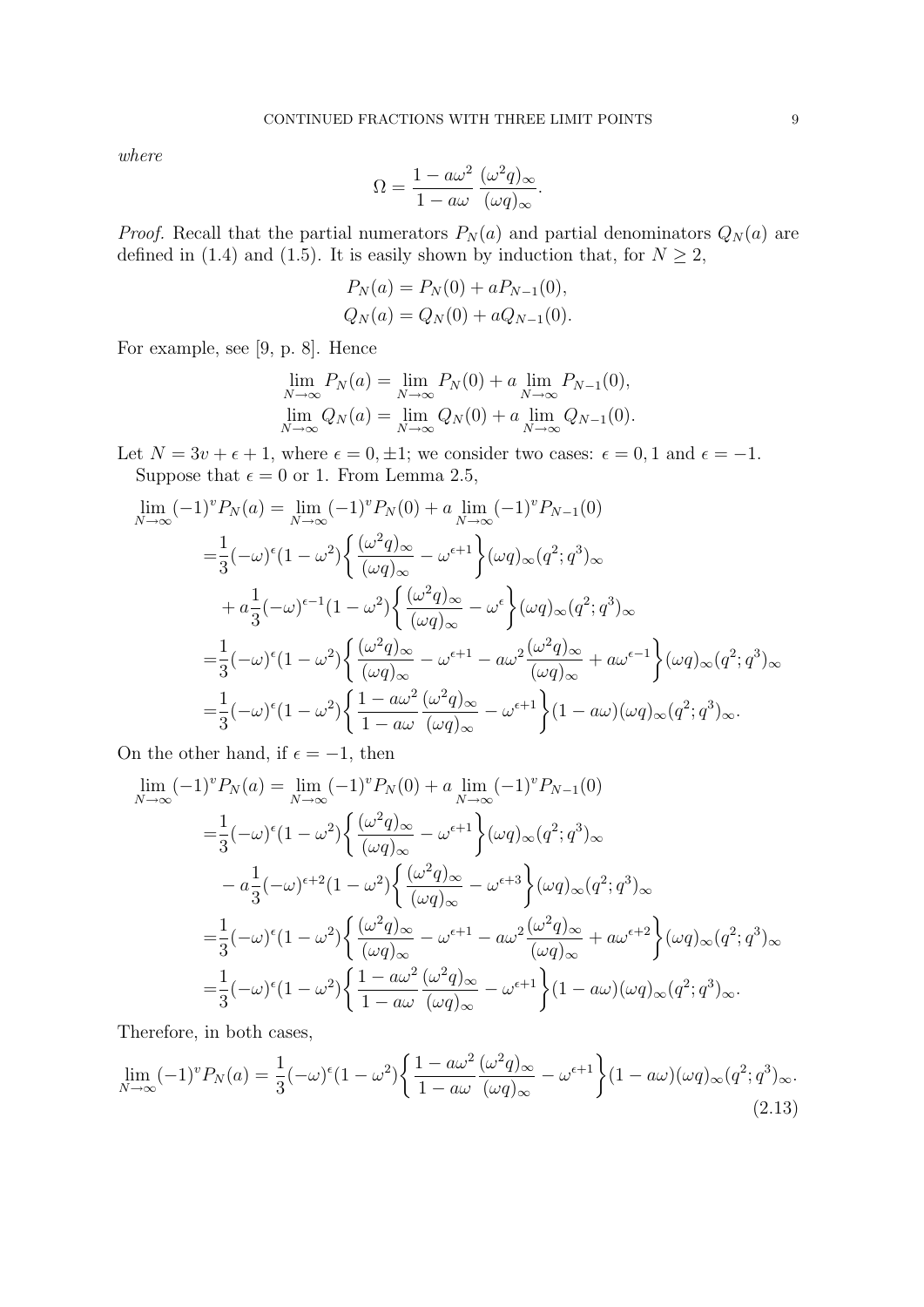Similarly, we can determine the limits of the denominator  $Q_N(a)$ . Suppose that  $\epsilon = 0$  or 1. Then, from Lemma 2.7,

$$
\lim_{N \to \infty} (-1)^{\nu} Q_N(a) = \lim_{N \to \infty} (-1)^{\nu} Q_N(0) + a \lim_{N \to \infty} (-1)^{\nu} Q_{N-1}(0)
$$
  
\n
$$
= \frac{1}{3} (-\omega)^{\epsilon+1} (1 - \omega^2) \left\{ \frac{(\omega^2 q)_{\infty}}{(\omega q)_{\infty}} - \omega^{\epsilon-1} - a\omega^2 \frac{(\omega^2 q)_{\infty}}{(\omega q)_{\infty}} + a\omega^{\epsilon} \right\} (\omega q)_{\infty} (q; q^3)_{\infty}
$$
  
\n
$$
= \frac{1}{3} (-\omega)^{\epsilon+1} (1 - \omega^2) \left\{ \frac{1 - a\omega^2}{1 - a\omega} \frac{(\omega^2 q)_{\infty}}{(\omega q)_{\infty}} - \omega^{\epsilon-1} \right\} (1 - a\omega) (\omega q)_{\infty} (q; q^3)_{\infty}.
$$

On the other hand, if  $\epsilon = -1$ , then

$$
\lim_{N \to \infty} (-1)^v Q_N(a) = \lim_{N \to \infty} (-1)^v Q_N(0) + a \lim_{N \to \infty} (-1)^v Q_{N-1}(0)
$$
  

$$
= \frac{1}{3} (-\omega)^{\epsilon+1} (1 - \omega^2) \left\{ \frac{(\omega^2 q)_{\infty}}{(\omega q)_{\infty}} - \omega^{\epsilon-1} - a\omega^2 \frac{(\omega^2 q)_{\infty}}{(\omega q)_{\infty}} + a\omega^{\epsilon} \right\} (\omega q)_{\infty} (q; q^3)_{\infty}
$$
  

$$
= \frac{1}{3} (-\omega)^{\epsilon+1} (1 - \omega^2) \left\{ \frac{1 - a\omega^2}{1 - a\omega} \frac{(\omega^2 q)_{\infty}}{(\omega q)_{\infty}} - \omega^{\epsilon-1} \right\} (1 - a\omega) (\omega q)_{\infty} (q; q^3)_{\infty}.
$$

Therefore, in both cases,

$$
\lim_{N \to \infty} (-1)^{\upsilon} Q_N(a) = \frac{1}{3} (-\omega)^{\epsilon+1} (1 - \omega^2) \left\{ \frac{1 - a\omega^2}{1 - a\omega} \frac{(\omega^2 q)_{\infty}}{(\omega q)_{\infty}} - \omega^{\epsilon-1} \right\} (1 - a\omega) (\omega q)_{\infty} (q; q^3)_{\infty}.
$$
\n(2.14)

Combining  $(2.13)$  and  $(2.14)$  with  $(1.5)$ , we complete the proof.

Observe that our proof of Theorem 2.9 justifies the addendum made by Ramanujan after his statement of (1.1).

### 3. A Class of Sequences with Three Distinct Limit Points

Let u and v be complex numbers, and let  $\{a_n\}_{n\geq 1}$  be a sequence of complex numbers such that

$$
\sum_{n=1}^{\infty} |a_n| < \infty. \tag{3.1}
$$

Generalizing the recurrence relations (1.6), we study the limit points of the sequence  ${x_n}_{n\geq 0}$  given by

$$
x_0 = v, \qquad x_1 = u,\tag{3.2}
$$

and

$$
x_n = (1 + a_{n-1})x_{n-1} - x_{n-2}.
$$
\n(3.3)

We show that any such sequence has at most six limit points. Precisely, we have the following theorem.

**Theorem 3.1.** Let u and v be complex numbers not both zero, and let  $\{a_n\}_{n>1}$  be a sequence of complex numbers satisfying (3.1). Then:

(i) For any  $j \in \{0, \ldots, 5\}$  the sequence  $\{x_{6n+j}\}_{n\geq 0}$  is convergent.

(ii) If we denote 
$$
l_j = \lim_{n \to \infty} x_{6n+j}
$$
,  $0 \le j \le 5$ , then  
\n $l_2 = l_1 - l_0$ ,  $l_3 = -l_0$ ,  $l_4 = -l_1$ ,  $l_5 = -l_2$ .

(iii) At most one of the numbers  $l_0, l_1, l_2$  is zero.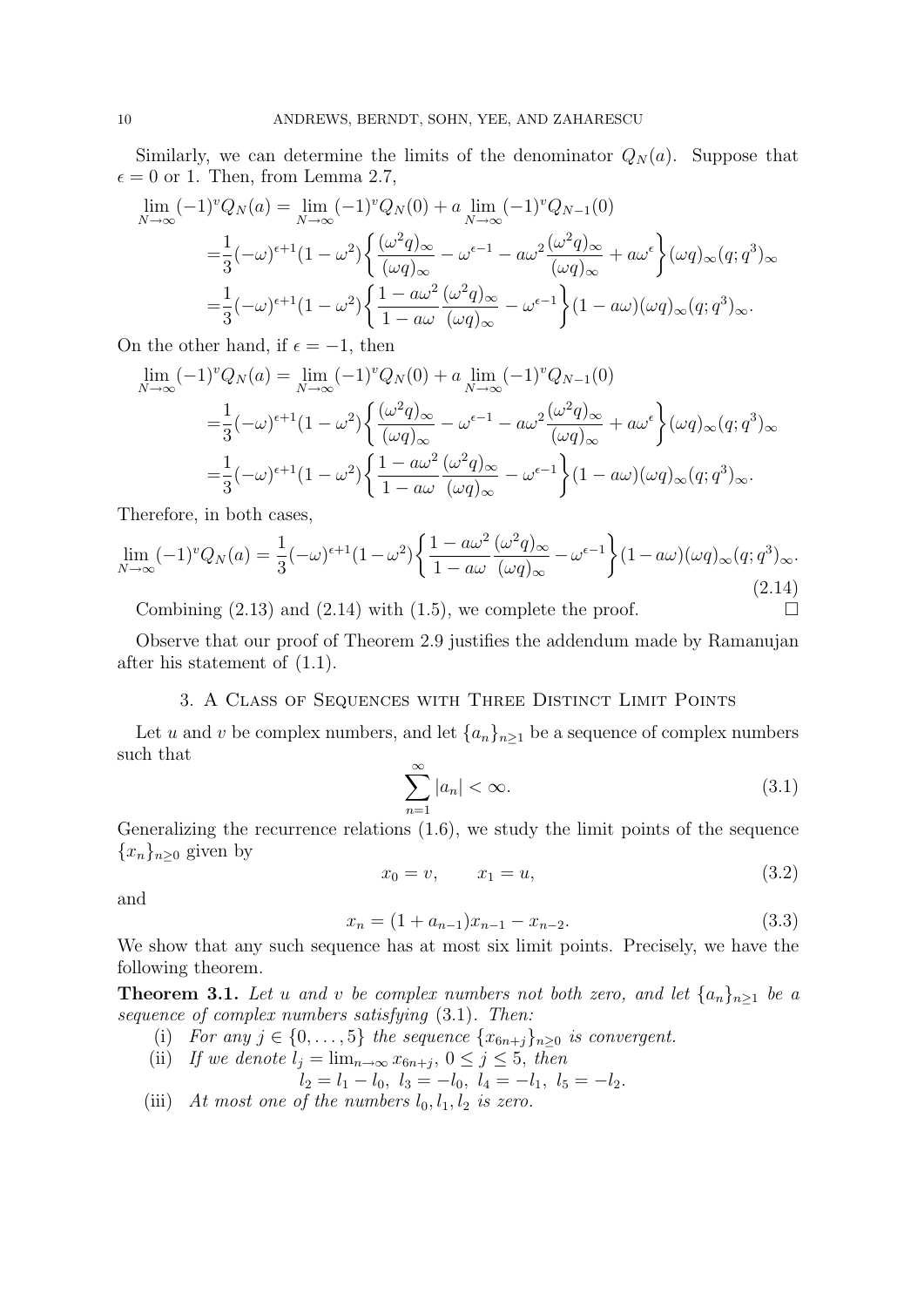Proof. If we assume (i), then (ii) follows imediately, since the equality (3.3) gives, as  $n = 6m + j \rightarrow \infty$ ,

$$
l_j = l_{j-1} - l_{j-2}.\tag{3.4}
$$

Let us now prove (i). We first show that the sequence  $\{x_n\}_{n\geq 0}$  is bounded. In order to do this, denote

$$
M_n := \max\{|x_0|, |x_1|, \dots, |x_n|\}\tag{3.5}
$$

for any  $n \geq 0$ . By applying (3.3) twice we obtain

$$
x_n = (1 + a_{n-1})x_{n-1} - x_{n-2}
$$
  
=  $(1 + a_{n-1})((1 + a_{n-2})x_{n-2} - x_{n-3}) - x_{n-2}$   
=  $(a_{n-1} + a_{n-2} + a_{n-1}a_{n-2})x_{n-2} - (1 + a_{n-1})x_{n-3}.$  (3.6)

The sequence  $\{M_n\}_{n\geq 0}$  is increasing, and we want to show that it does not tend to infinity. Since  $|x_{n-2}|$  and  $|x_{n-3}|$  are bounded by  $M_{n-2}$ , from (3.6), we deduce that

$$
|x_n| \le (1 + 2|a_{n-1}| + |a_{n-2}| + |a_{n-1}a_{n-2}|)M_{n-2}.
$$
 (3.7)

This implies that

$$
M_n \le (1 + 2|a_{n-1}| + |a_{n-2}| + |a_{n-1}a_{n-2}|)M_{n-1}.
$$
\n(3.8)

Define  $b_n := 2|a_n| + |a_{n-1}| + |a_na_{n-1}|$ . For large n it follows that  $b_n \leq 2(|a_n| + |a_{n-1}|)$ . Thus,

$$
\sum_{n=2}^{\infty} |b_n| < \infty,\tag{3.9}
$$

by (3.1). Relation (3.9) further implies

$$
\prod_{n=2}^{\infty} (1+|b_n|) < \infty. \tag{3.10}
$$

We conclude from (3.8) and (3.10) that the sequence  ${M_n}_{n>0}$  is bounded.

Choose  $M > 0$  so that  $|x_n| \leq M$  for any n. We write (3.6) in the form

$$
x_n + x_{n-3} = (a_{n-1} + a_{n-2} + a_{n-1}a_{n-2})x_{n-2} - a_{n-1}x_{n-3}.
$$
 (3.11)

It follows that

$$
|x_n + x_{n-3}| \le (2|a_{n-1}| + |a_{n-2}| + |a_{n-1}a_{n-2}|)M = b_{n-1}M.
$$
 (3.12)

Using (3.12) twice, we find that

$$
|x_n - x_{n-6}| \le |x_n + x_{n-3}| + |x_{n-3} + x_{n-6}| \le (b_{n-1} + b_{n-4})M. \tag{3.13}
$$

Since  $\sum_{n} (b_{n-1} + b_{n-4})M < \infty$ , it follows that for any  $j \in \{0, 1, \ldots, 5\}$  the sequence  ${x_{6n+j}}_{n>0}$  is a Cauchy sequence, and hence it converges. This proves (i).

It remains to prove (iii). If more than one of the numbers  $l_0, l_1, l_2$  is zero, then from (ii) we deduce that all six numbers  $l_0, l_1, \ldots, l_5$  are zero. In other words, the sequence  ${x_n}_{n>0}$  is convergent and has limit zero. We will show that this cannot happen under our assumption that  $(u, v) \neq (0, 0)$ . Let us first remark that no two consecutive elements in the sequence  $\{x_n\}_{n>0}$  are zero. Indeed, if  $x_{n-1} = x_n = 0$  for some n, then, using (3.3) repeatedly, we see that  $0 = x_{n-2} = x_{n-3} = \cdots = u = v$ , which contradicts the above assumption on u, v. Thus, for any n, at least one of  $x_{n-1}, x_n$  is not zero.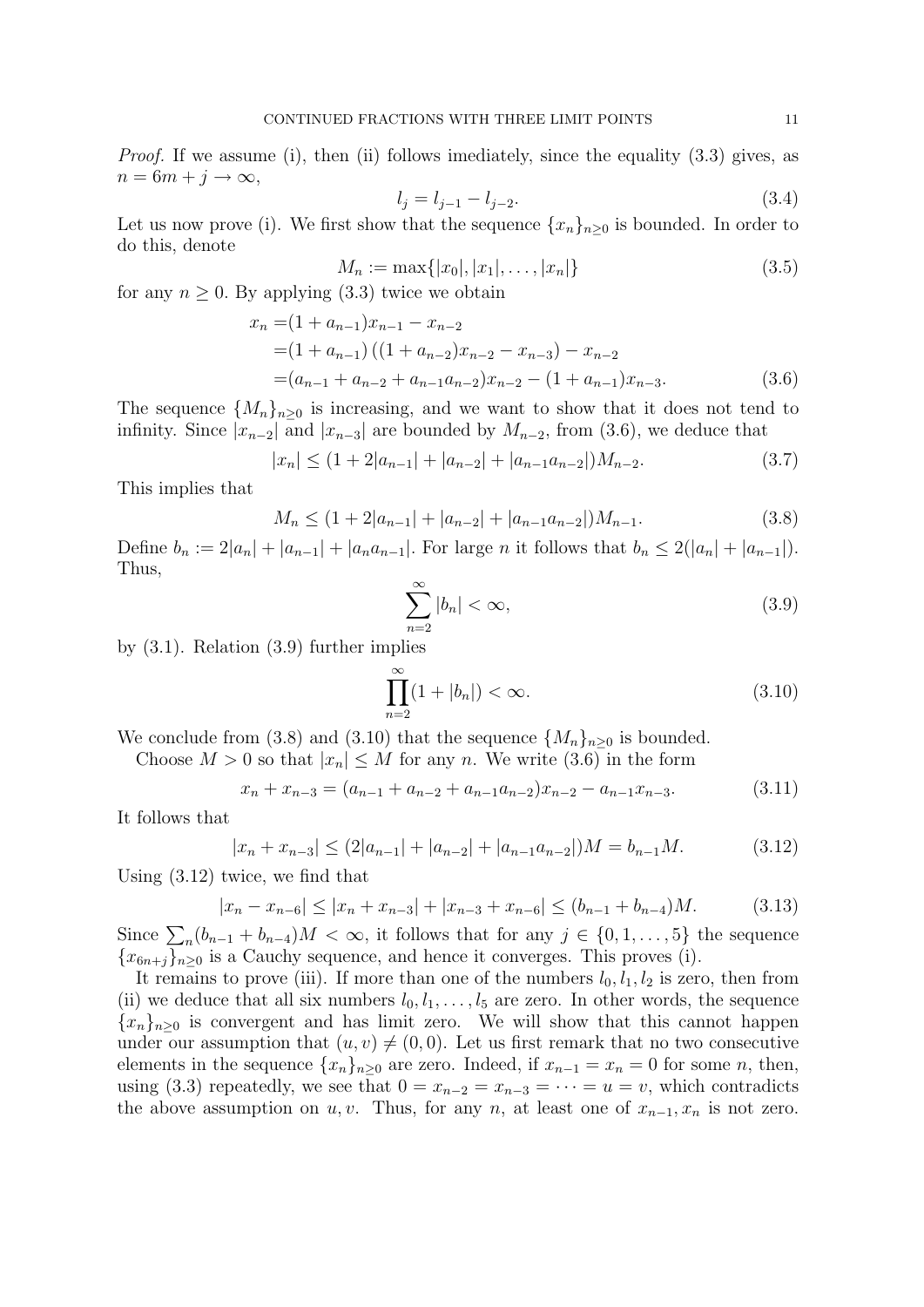We now look at the maximum of any three consecutive elements in the sequence. The point is to show that this maximum does not approach zero. More precisely, for any  $n \geq 2$ , we first set

$$
D_n := \max\{|x_n|, |x_{n-1}|, |x_{n-2}|\}.
$$
\n(3.14)

By the remark above, we know that  $D_n > 0$  for any n. Let us compare  $D_n$  and  $D_{n-1}$ for large  $n$ . By definition,

$$
D_{n-1} = \max\{|x_{n-1}|, |x_{n-2}|, |x_{n-3}|\}.
$$
\n(3.15)

If  $|x_{n-3}|$  is not the largest of the three numbers on the right side of (3.15), then obviously

$$
D_n \ge D_{n-1}.\tag{3.16}
$$

Assume now that  $|x_{n-3}|$  is the largest of the three numbers, so that

$$
|x_{n-1}|, |x_{n-2}| \le |x_{n-3}| = D_{n-1}.
$$
\n(3.17)

Write  $x_{n-3}$  in the form  $x_{n-3} = D_{n-1}e^{it}$  for some real number t. Then from (3.11) it follows that

$$
|e^{-it}x_n + D_{n-1}| = |x_n + e^{it}D_{n-1}| = |x_n + x_{n-3}|
$$
\n
$$
\leq (|a_{n-1}| + |a_{n-2}| + |a_{n-1}a_{n-2}|)|x_{n-2}| + |a_{n-1}|D_{n-1} \leq b_{n-1}D_{n-1}.
$$
\n(3.18)

We deduce that

$$
|x_n| = |e^{-it}x_n| \ge D_{n-1} - b_{n-1}D_{n-1} = (1 - b_{n-1})D_{n-1}.
$$
 (3.19)

By  $(3.16)$  and  $(3.19)$ , in all cases,

$$
D_n \ge (1 - b_{n-1}) D_{n-1}.
$$
\n(3.20)

Of course, the inequality (3.20) is only nontrivial when  $b_{n-1} < 1$ . Choose  $n_0$  so that  $b_n < 1$  for all  $n \ge n_0$ . We know that  $D_{n_0} > 0$ . Also, from (3.20) we know that for any  $n > n_0$ ,

$$
D_n \ge (1 - b_{n-1})(1 - b_{n-2}) \cdots (1 - b_{n_0}) D_{n_0}.
$$
\n(3.21)

Now the product  $\prod_{n>n_0}(1-b_n)$  is convergent to a *nonzero* number D, since  $1-b_n > 0$ for  $n \ge n_0$  and  $\sum_{n>n_0} b_n < \infty$ . Thus  $D_n \ge DD_{n_0}$  for any  $n > n_0$ , and so

$$
\max\{|l_0|, |l_1|, |l_2|\} \ge DD_{n_0} > 0,\tag{3.22}
$$

which completes the proof of the theorem.

Next we derive some consequences of the above result. First, if we fix the sequence  ${a_n}_{n\geq 1}$  satisfying (3.1) and allow u, v to vary in C, we obtain a map from C<sup>2</sup> to C<sup>6</sup> which sends the pair  $(u, v)$  to the 6-tuple  $(l_0, l_1, \ldots, l_5)$ . Clearly this map is linear, so it is given by a matrix A which depends on the sequence  $\{a_n\}_{n\geq 1}$ . By (iii) we know moreover that this linear map is injective, and hence rank  $A = 2$ . We summarize these observations in the next corollary.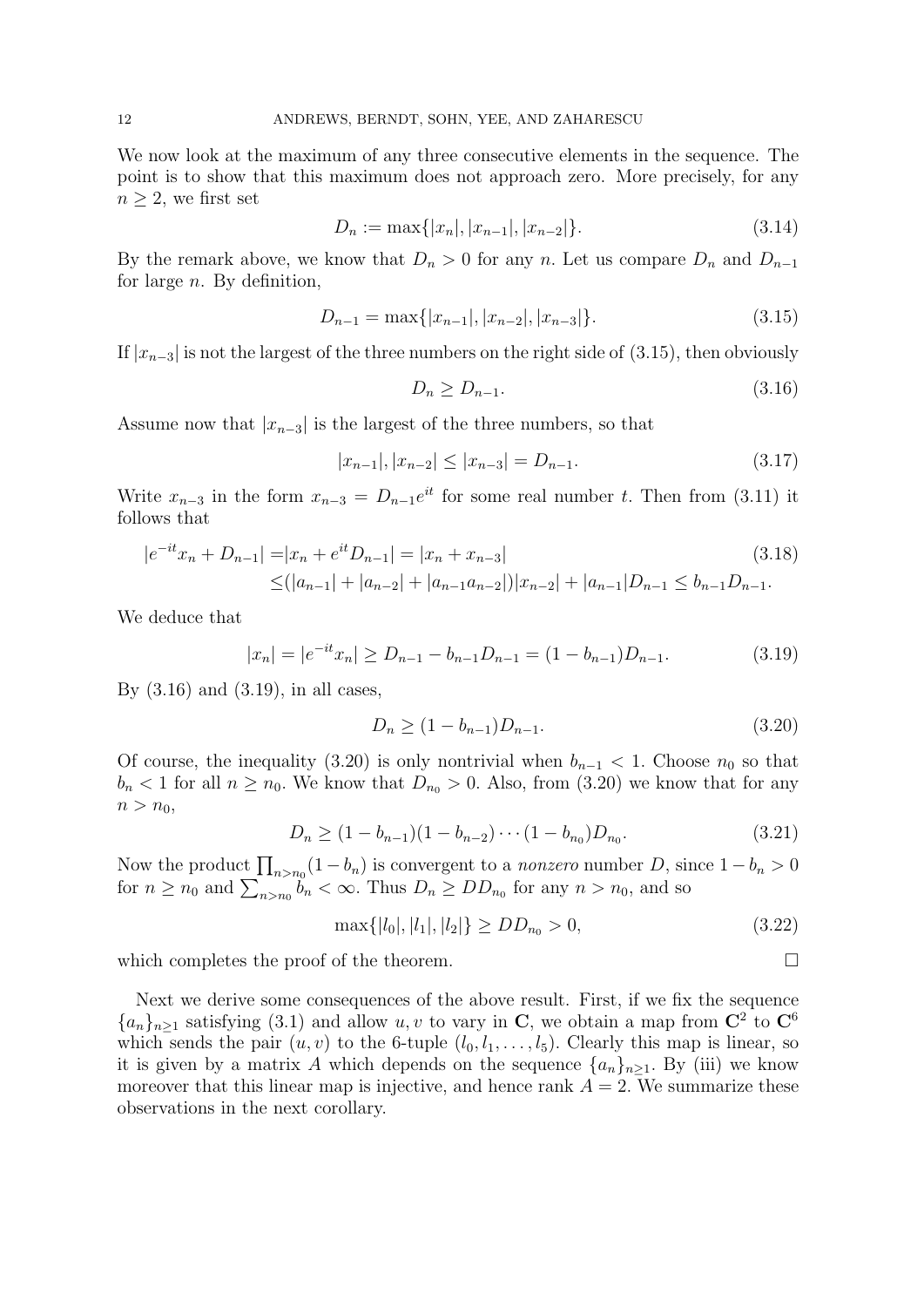**Corollary 3.2.** For any sequence of complex numbers  $\{a_n\}_{n\geq 1}$  satisfying (3.1), there is a  $6 \times 2$  matrix A such that for any  $u, v \in \mathbb{C}$ ,

$$
\lim_{n \to \infty} \begin{pmatrix} x_{6n} \\ x_{6n+1} \\ \vdots \\ x_{6n+5} \end{pmatrix} = A \begin{pmatrix} u \\ v \end{pmatrix},
$$
\n(3.23)

where the sequence  $\{x_n\}_{n\geq 0}$  is given by (3.2) and (3.3). Moreover, the rank of A equals 2.

Given such a sequence  $\{a_n\}_{n\geq 1}$  and the associated matrix A, consider the  $6 \times 2$ matrix  $B$  given by

$$
B = A \begin{pmatrix} 1 & 1 \\ 0 & 1 \end{pmatrix}.
$$
 (3.24)

Thus the first column of B consists of the six limit points  $b_{01}, b_{11}, \ldots, b_{51}$  of the sequence  ${P_n}_{n>0}$  defined by

$$
P_n = (1 + a_{n-1})P_{n-1} - P_{n-2}
$$
\n(3.25)

and

$$
P_0 = 0, \qquad P_1 = 1. \tag{3.26}
$$

The second column of B consists of the six limit points  $b_{02}, b_{12}, \ldots, b_{52}$  of the sequence  ${Q_n}_{n>0}$  defined by

$$
Q_n = (1 + a_{n-1})Q_{n-1} - Q_{n-2}
$$
\n(3.27)

and

$$
Q_0 = 1, \qquad Q_1 = 1. \tag{3.28}
$$

We are interested in the limit points of the sequence  $\{P_n/Q_n\}_{n>0}$ , and for this we examine the quotients

$$
b_j := \frac{b_{j1}}{b_{j2}}, \qquad 0 \le j \le 5. \tag{3.29}
$$

Since  $b_{(j+3),1} = -b_{j,1}$  and  $b_{(j+3),2} = -b_{j,2}$  for  $j = 0, 1, 2$ , it follows that  $b_3 = b_0$ ,  $b_4 = b_1$ , and  $b_5 = b_2$ . This is not enough to conclude that the sequence  $\{P_n/Q_n\}_{n>0}$  has at most three limit points in  $\mathbb{C}\cup\{\infty\}$ . The reason is that each of the two columns of the matrix B might have a component equal to zero for some  $j \in \{0, 1, 2\}$ . And if  $b_{i1} = b_{i2} = 0$ , the sequence  $\{P_{6n+j}/Q_{6n+j}\}_{n\geq 0}$  may very well have infinitely many limit points. We now show that this cannot happen, that is, there is no j for which  $b_{i1} = b_{i2} = 0$ . Indeed, let us assume that for some  $j \in \{0, 1, 2\}$  one has  $b_{j1} = b_{j2} = 0$ . Then from (iii), with  $(u, v) = (1, 0)$  and, respectively,  $(u, v) = (1, 1)$ , we know that, except for  $b_{j1}$  and  $b_{j2}$ , the other four numbers in the set  $\{b_{01}, b_{11}, b_{21}, b_{02}, b_{12}, b_{22}\}$  are nonzero. If we choose  $i \in \{0, 1, 2\}, i \neq j$ , and let  $\lambda \in \mathbb{C}$  be such that  $b_{i1} = \lambda b_{i2}$ , then the following happens. The sequence  ${x_n}_{n\geq 0}$  associated with the vector

$$
\left(\begin{array}{c} u \\ v \end{array}\right) = \left(\begin{array}{c} 1 \\ 0 \end{array}\right) - \lambda \left(\begin{array}{c} 1 \\ 1 \end{array}\right) \tag{3.30}
$$

and the same  $\{a_n\}_{n\geq 1}$  will have two of its limit points, namely  $l_j$  and  $l_i$ , equal to zero, which contradicts (iii). In conclusion, if both columns of  $B$  have components equal to zero, these components belong to different rows. Therefore, the sequence  $\{P_n/Q_n\}_{n\geq 0}$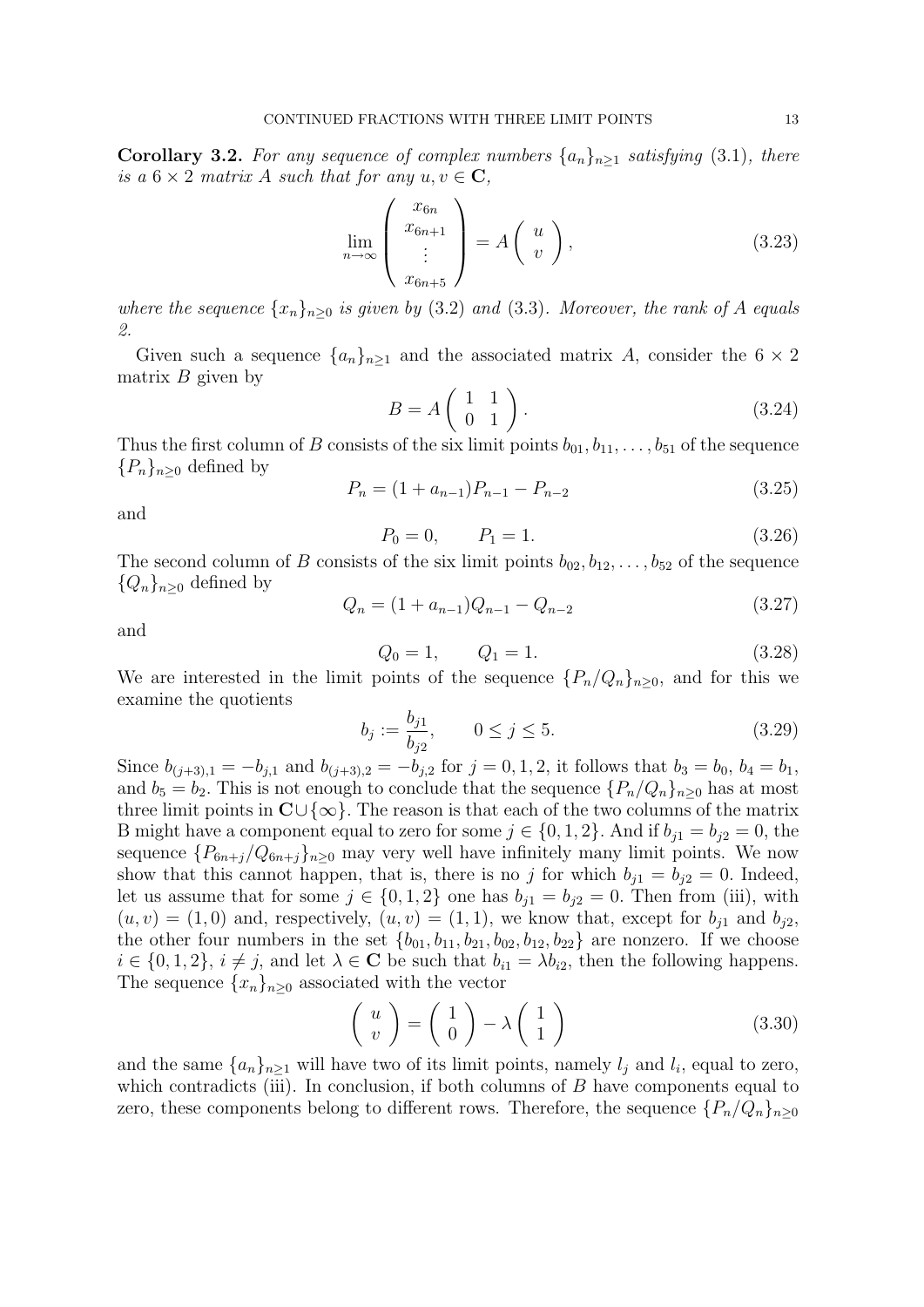has at most three limit points in  $\mathbb{C}\cup\{\infty\}$ . Moreover, since at most one of  $b_{02}, b_{12}, b_{22}$  is zero, it follows that at most one of  $b_0$ ,  $b_1$ ,  $b_2$  equals  $\infty$ . Similarly, at most one of  $b_0$ ,  $b_1$ ,  $b_2$ is zero. We claim that the numbers  $b_0$ ,  $b_1$ ,  $b_2$  are distinct. If not, say  $b_1 = b_2 = \lambda$ . Thus,  $\lambda \neq \infty$ . Again if we define u, v by (3.30), then the associated sequence  $\{x_n\}_{n>0}$  will have two limit points  $l_1, l_2$  equal to zero, contradicting (iii). We have therefore proved the following theorem.

**Theorem 3.3.** For any sequence of complex numbers  $\{a_n\}_{n\geq 1}$  satisfying (3.1), the sequence  ${P_n/Q_n}_{n\geq 0}$ , with  $P_n$  and  $Q_n$  given by (3.25)–(3.28), has exactly three distinct limit points in  $\mathbf{C} \cup \{\infty\}.$ 

#### 4. Continued Fractions with Three Distinct Limit Points

In this section, we establish a general class of continued fractions which have exactly three limit points.

Let  $F$  and  $G$  be two meromorphic functions which are defined on the unit disc,  $U := \{z \in \mathbb{C} : |z| < 1\}$ , are analytic at the origin, and satisfy the functional equation,

$$
F(z) + G(z) + zF(z)G(z) = 1.
$$
\n(4.1)

For instance, we may take any analytic function  $F$  on  $U$  and set

$$
G(z) := \frac{1 - F(z)}{1 + zF(z)}.
$$
\n(4.2)

Consider the continued fraction

$$
\frac{1}{1} - \frac{1}{1 + zF(z)} - \frac{1}{1 + zG(z)} - \frac{1}{F(z) + G(z^2)} - \frac{1}{1 + z^2F(z^2)} - \frac{1}{1 + z^2G(z^2)} \tag{4.3}
$$
\n
$$
-\frac{1}{F(z^2) + G(z^3)} - \dots - \frac{1}{1 + z^nF(z^n)} - \frac{1}{1 + z^nG(z^n)} - \frac{1}{F(z^n) + G(z^{n+1})} - \dots
$$

So that the values  $F(z)$ ,  $F(z^2)$ , ...,  $F(z^n)$ , ... and  $G(z)$ ,  $G(z^2)$ , ...,  $G(z^n)$ , ... are defined, we need to assume that  $z^n, n \geq 1$ , is not a pole of either F or G. Our main theorem is as follows.

**Theorem 4.1.** Let F and G denote meromorphic functions which are defined on  $U$ , as given above, which are analytic at the origin, and which satisfy the condition (4.1). Then the continued fraction (4.3) has exactly three limit points,  $L_0$ ,  $L_1$ , and  $L_2$ . Moreover,

$$
L_0 = \frac{z}{2z - zG(z) - 1},\tag{4.4}
$$

$$
L_1 = \frac{z + zG(0) - 1}{(z + zG(0) - 1)(1 - G(z)) + (z - 1)G(0)},
$$
\n(4.5)

$$
L_2 = \frac{1 - 2G(0)}{(1 - zG(0))(1 - G(z)) + (z - 1)(1 - G(0))}.
$$
\n(4.6)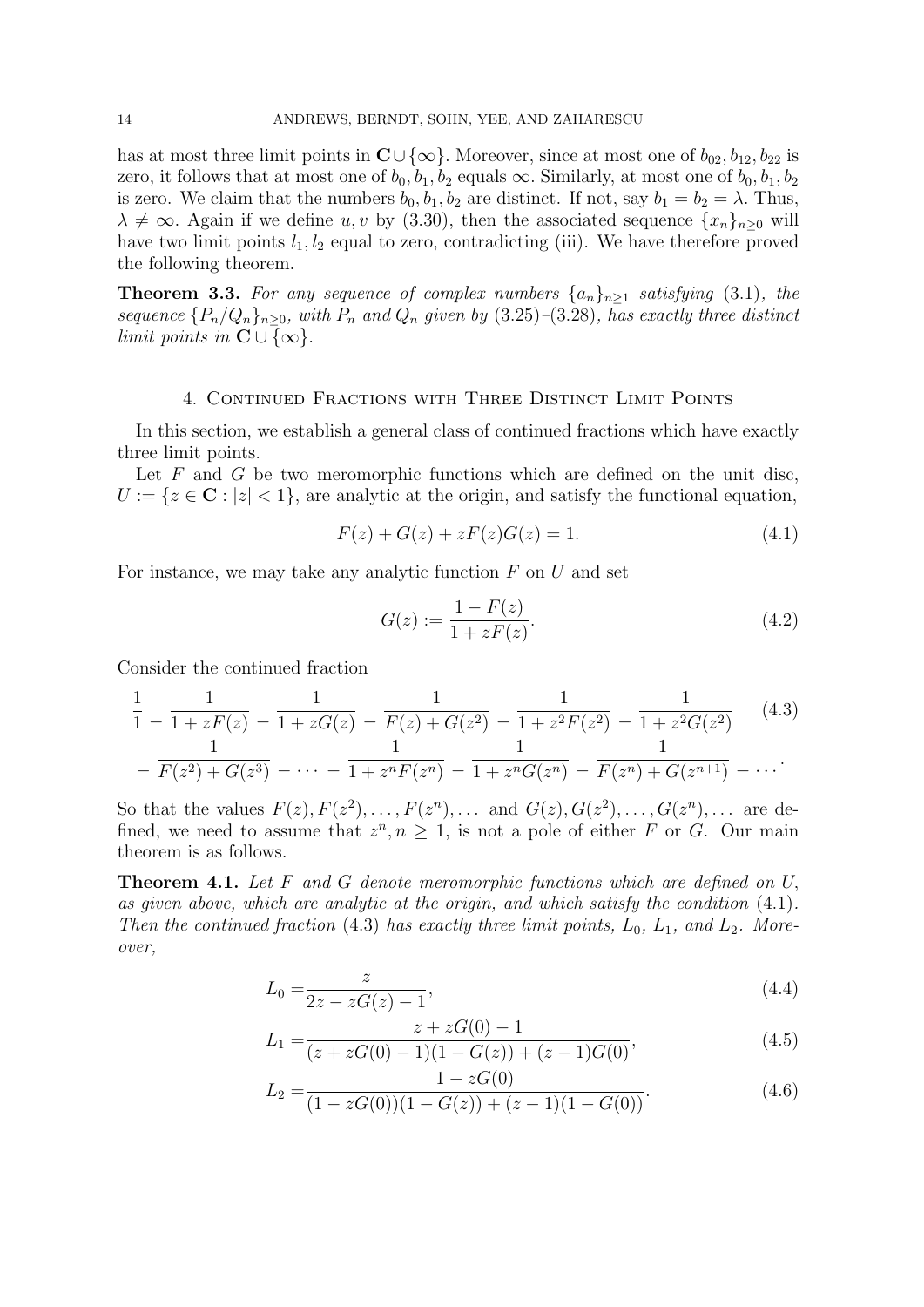Proof. The continued fraction (4.3) is of the type considered in Section 3, with the coefficients  $a_n$  given by

$$
a_{3n-2} = z^n F(z^n),
$$
\n(4.7)

$$
a_{3n-1} = z^n G(z^n),
$$
\n(4.8)

$$
a_{3n} = F(z^n) + G(z^{n+1}) - 1,\tag{4.9}
$$

for each  $n \geq 1$ . Clearly, the sub-sequences  $\{a_{3n-2}\}\$  and  $\{a_{3n-1}\}\$  are exponentially decreasing. As for  $a_{3n}$ , it has the Taylor expansion about  $z = 0$ ,

$$
a_{3n} = F(0) + G(0) - 1 + F'(0)z^{n} + G'(0)z^{n+1} + \cdots
$$

Since, by (4.1),  $F(0) + G(0) = 1$ , it follows that  $a_{3n} = O(z^n)$ , as  $n \to \infty$ . Hence, (3.1) is satisfied. We may then apply Theorem 3.3 to conclude that the continued fraction (4.3) has exactly three distinct limit points,  $L_0$ ,  $L_1$ , and  $L_2$ . We also know from Theorem 3.1 that the sequences  $\{P_{6n+j}\}\$  and  $\{Q_{6n+j}\}\$ , defined by (3.25) and (3.27), respectively, with initial conditions (3.26) and (3.28), respectively, are convergent, where  $a_n$  is defined by  $(4.7)$ – $(4.9)$ . For each  $j, 0 \le j \le 5$ , let

$$
l_j = \lim_{n \to \infty} P_{6n+j}
$$
 and  $l'_j = \lim_{n \to \infty} Q_{6n+j}.$  (4.10)

By Theorem 3.1, we also know that

$$
\begin{cases}\nl_2 = l_1 - l_0, \ l_3 = -l_0, \ l_4 = -l_1, \ l_5 = -l_2, \\
l'_2 = l'_1 - l'_0, \ l'_3 = -l'_0, \ l'_4 = -l'_1, \ l'_5 = -l'_2.\n\end{cases} \tag{4.11}
$$

¿From the proof of Theorem 3.3, the three limit points of the continued fraction (4.3) are given by

$$
L_0 = \frac{l_0}{l'_0}, \qquad L_1 = \frac{l_1}{l'_1}, \qquad \text{and} \qquad L_2 = \frac{l_2}{l'_2}.
$$
 (4.12)

The key idea is to use the recurrence relations (3.25) and (3.27) to explicitly calculate  $P_n$  and  $Q_n$  along a subsequence and then subsequently for any  $n \geq 0$ .

Consider a general sequence  ${x_n}_{n\geq 0}$  satisfying the recurrence relation

$$
x_n = (1 + a_{n-1})x_{n-1} - x_{n-2}, \qquad n \ge 2,
$$
\n(4.13)

where the coefficients  $a_n$  are given by (4.7)–(4.9). By successively applying (4.13), we may write  $x_n$  as a linear combination of any two previous members of the sequence  ${x_n}_{n>0}$ . We shall write  $x_n$  in terms of  $x_{n-3}$  and  $x_{n-6}$ . Applying (4.13), we find that

$$
x_n = (a_{n-1} + a_{n-2} + a_{n-1}a_{n-2})x_{n-2} - (1 + a_{n-1})x_{n-3}.
$$
 (4.14)

Next, from the equalities

$$
x_{n-6} = (1 + a_{n-5})x_{n-5} - x_{n-4}
$$
 and  $x_{n-5} = (1 + a_{n-4})x_{n-4} - x_{n-3}$ ,

we deduce that

$$
x_{n-6} = (1 + a_{n-5})\{(1 + a_{n-4})x_{n-4} - x_{n-3}\} - x_{n-4}
$$
  
=  $(a_{n-4} + a_{n-5} + a_{n-4}a_{n-5})x_{n-4} - (1 + a_{n-5})x_{n-3}.$  (4.15)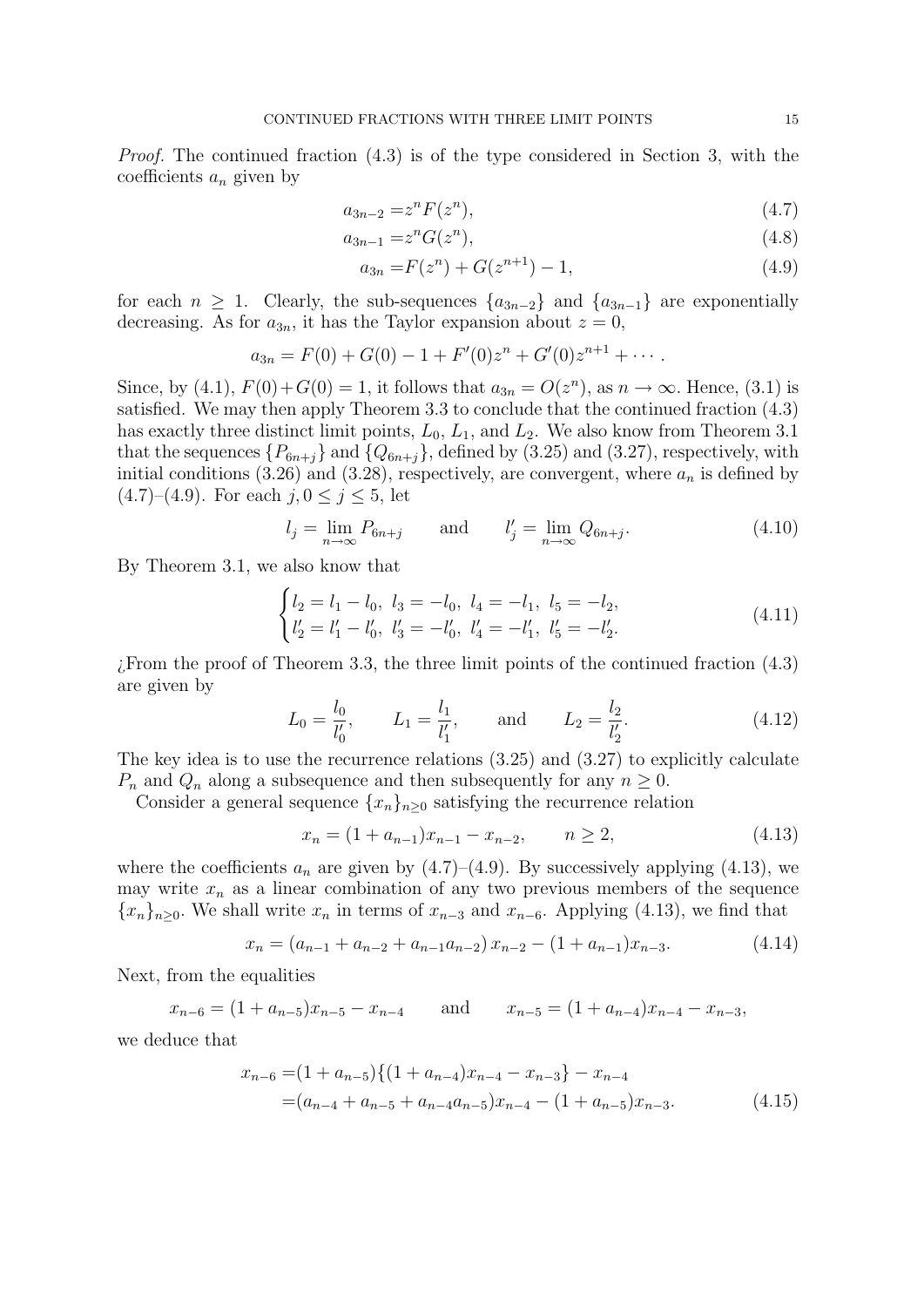Multiply both sides of (4.15) by

$$
\frac{a_{n-1} + a_{n-2} + a_{n-1}a_{n-2}}{a_{n-4} + a_{n-5} + a_{n-4}a_{n-5}}
$$

to obtain

$$
0 = (a_{n-1} + a_{n-2} + a_{n-1}a_{n-2})x_{n-4} - \frac{(a_{n-1} + a_{n-2} + a_{n-1}a_{n-2})(1 + a_{n-5})}{a_{n-4} + a_{n-5} + a_{n-4}a_{n-5}}x_{n-3} - \frac{a_{n-1} + a_{n-2} + a_{n-1}a_{n-2}}{a_{n-4} + a_{n-5} + a_{n-4}a_{n-5}}x_{n-6}.
$$
\n(4.16)

We now add (4.14) and (4.16) and use the equality  $x_{n-2} + x_{n-4} = (1 + a_{n-3})x_{n-3}$  to deduce that

$$
x_n = (a_{n-1} + a_{n-2} + a_{n-1}a_{n-2})(1 + a_{n-3})x_{n-3} - \frac{(a_{n-1} + a_{n-2} + a_{n-1}a_{n-2})(1 + a_{n-5})}{a_{n-4} + a_{n-5} + a_{n-4}a_{n-5}}x_{n-3}
$$

$$
-(1 + a_{n-1})x_{n-3} - \frac{a_{n-1} + a_{n-2} + a_{n-1}a_{n-2}}{a_{n-4} + a_{n-5} + a_{n-4}a_{n-5}}x_{n-6}.
$$
(4.17)

This is the general recurrence for  $x_n$  in terms of  $x_{n-3}$  and  $x_{n-6}$  which we sought. Set now  $y_0 = x_0, y_1 = -x_3, y_2 = x_6$ , and, more generally,  $y_k = (-1)^k x_{3k}$ , for each nonnegative integer k. We know from our discussion after (4.9) that the sequence  $\{y_k\}$ converges. Furthermore, from (4.17),

$$
y_{k} = \left\{ \frac{(a_{3k-1} + a_{3k-2} + a_{3k-1}a_{3k-2})(1 + a_{3k-5})}{a_{3k-4} + a_{3k-5} + a_{3k-4}a_{3k-5}} - (a_{3k-1} + a_{3k-2} + a_{3k-1}a_{3k-2})(1 + a_{3k-3}) + 1 + a_{3k-1} \right\} y_{k-1}
$$

$$
- \frac{a_{3k-1} + a_{3k-2} + a_{3k-1}a_{3k-2}}{a_{3k-4} + a_{3k-5} + a_{3k-4}a_{3k-5}} y_{k-2}.
$$
(4.18)

For  $k \ge 1$ , by (4.7) and (4.8),

$$
a_{3k-1} + a_{3k-2} + a_{3k-1}a_{3k-2} = z^k G(z^k) + z^k F(z^k) + z^{2k} F(z^k) G(z^k) = z^k, \qquad (4.19)
$$

by (4.1). Using (4.19) with k replaced by  $k-1$ , we also have, for  $k \geq 2$ ,

$$
a_{3k-4} + a_{3k-5} + a_{3k-4}a_{3k-5} = z^{k-1}.
$$
\n(4.20)

Thus, for  $k \geq 2$ , (4.18) reduces to

$$
y_k = \left(1 + a_{3k-1} + z(1 + a_{3k-5}) - z^k(1 + a_{3k-3})\right)y_{k-1} - zy_{k-2}.\tag{4.21}
$$

Also, for  $k \geq 2$ , by  $(4.7)$ – $(4.9)$ , we find that

$$
a_{3k-5} = z^{k-1} F(z^{k-1}), \quad a_{3k-3} = F(z^{k-1}) + G(z^k) - 1, \quad a_{3k-1} = z^k G(z^k). \tag{4.22}
$$

$$
\rm Hence,
$$

$$
1 + a_{3k-1} + z(1 + a_{3k-5}) - z^{k}(1 + a_{3k-3}) = 1 + z^{k}G(z^{k}) + z(1 + z^{k-1}F(z^{k-1}))
$$
  

$$
- z^{k}(1 + F(z^{k-1}) + G(z^{k}) - 1)
$$
  

$$
= 1 + z.
$$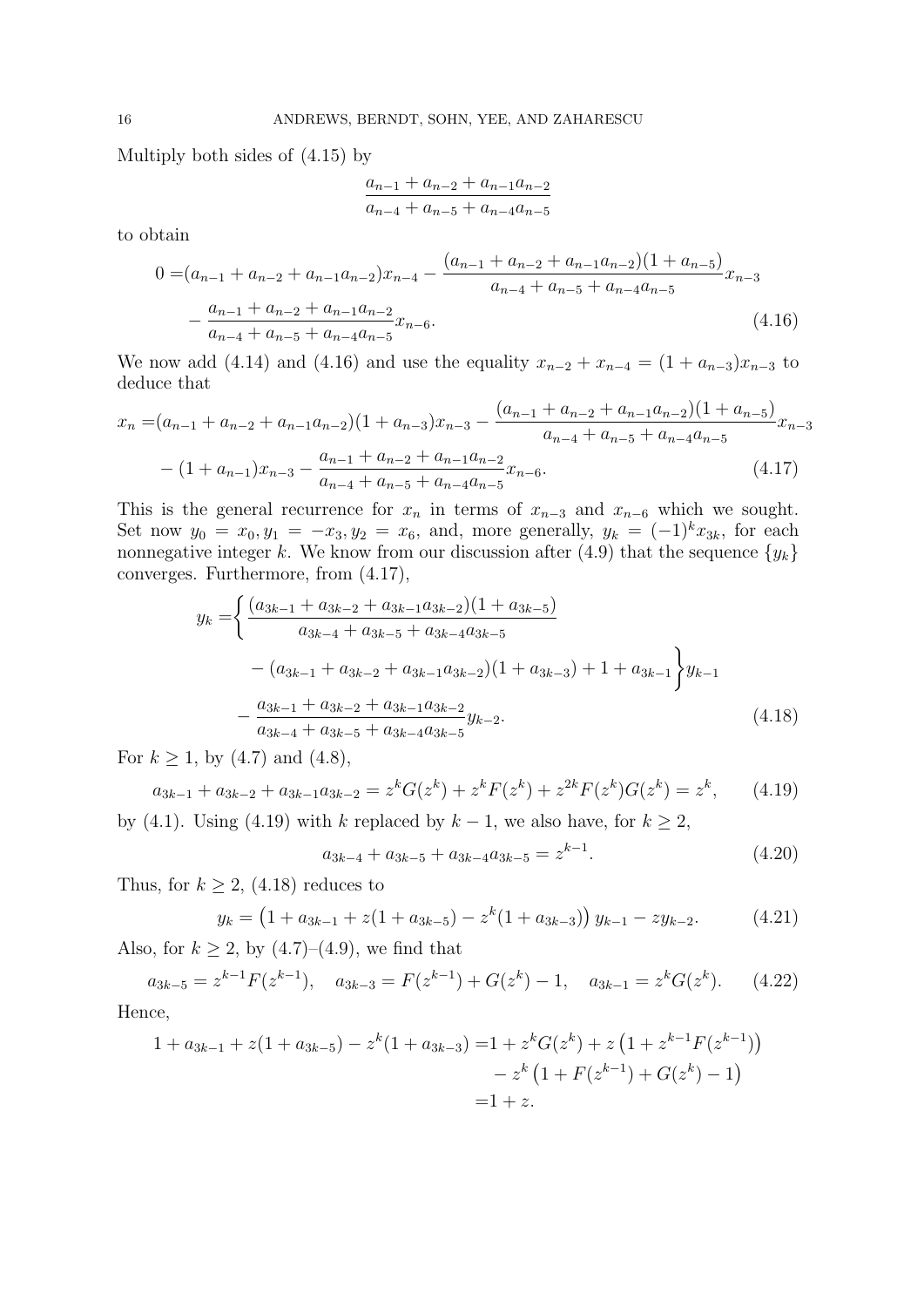Thus, (4.21) simplifies to

$$
y_k = (1+z)y_{k-1} - zy_{k-2}, \qquad k \ge 2. \tag{4.23}
$$

The roots of the associated characteristic equation

$$
T^2 - (1+z)T + z = 0 \tag{4.24}
$$

are  $T = 1, z$ . Thus, with  $c_1$  and  $c_2$  complex numbers, the general solution of (4.24) is

$$
y_k = c_1 + c_2 z^k, \qquad k \ge 0.
$$
 (4.25)

We now apply our theory to the sequences  $\{P_n\}$  and  $\{Q_n\}$ , defined by (3.25) and (3.27), respectively, with initial conditions (3.26) and (3.28), respectively. By (4.25), for  $n \geq 0$ , for some constants,  $c_1, c_2, c'_1, c'_2$ ,

$$
(-1)^n P_{3n} = c_1 + c_2 z^n \qquad \text{and} \qquad (-1)^n Q_{3n} = c'_1 + c'_2 z^n. \tag{4.26}
$$

*i* From (3.26) and (3.28), respectively,  $c_1 + c_2 = P_0 = 0$  and  $c'_1 + c'_2 = Q_0 = 1$ . Thus,  $c_2 = -c_1 =: -c$  and  $c'_2 = 1 - c'_1 =: 1 - c'$ . Hence, from (4.26), for  $n \ge 0$ ,

$$
(-1)^n P_{3n} = c(1 - z^n) \qquad \text{and} \qquad (-1)^n Q_{3n} = c'(1 - z^n) + z^n. \tag{4.27}
$$

We can determine c and c' by setting 
$$
n = 1
$$
 in (4.27). By (4.27), (3.25), and (3.26),  
 $c(1-z) = -P_3 = -(1+a_2)P_2+P_1 = -(1+a_2)((1+a_1)P_1-P_0)+P_1 = -(1+a_2)(1+a_1)+1$ .  
Hence, using (4.7), (4.8), and (4.1), we find that

$$
c = \frac{1 - (1 + a_1)(1 + a_2)}{1 - z} = \frac{1 - (1 + zF(z))(1 + zG(z))}{1 - z}
$$
  
= 
$$
-\frac{z(F(z) + G(z) + zF(z)G(z))}{1 - z} = -\frac{z}{1 - z}.
$$
 (4.28)

Next, by (4.27), (3.27), and (3.28),

 $c'(1-z)+z = -Q_3 = -(1+a_2)Q_2+Q_1 = -(1+a_2)((1+a_1)Q_1-Q_0)+1 = -(1+a_2)a_1+1,$ or, by  $(4.7)$ ,  $(4.8)$ , and  $(4.1)$ ,

$$
c'(1-z) + z = 1 - (1 + zG(z))zF(z)
$$
  
= 1 - (zF(z) + z<sup>2</sup>F(z)G(z)) = 1 - (z - zG(z)).

Hence,

$$
c' = \frac{1 - 2z + zG(z)}{1 - z}.
$$
\n(4.29)

It follows from  $(4.10)$  and  $(4.27)$ – $(4.29)$  that

$$
l_0 = \lim_{n \to \infty} P_{6n} = c = \frac{z}{z - 1},
$$
\n(4.30)

$$
l'_0 = \lim_{n \to \infty} Q_{6n} = c' = \frac{2z - zG(z) - 1}{z - 1},
$$
\n(4.31)

and from (4.12) we further deduce that

$$
L_0 = \frac{l_0}{l'_0} = \frac{z}{2z - zG(z) - 1},\tag{4.32}
$$

as claimed in Theorem 4.1.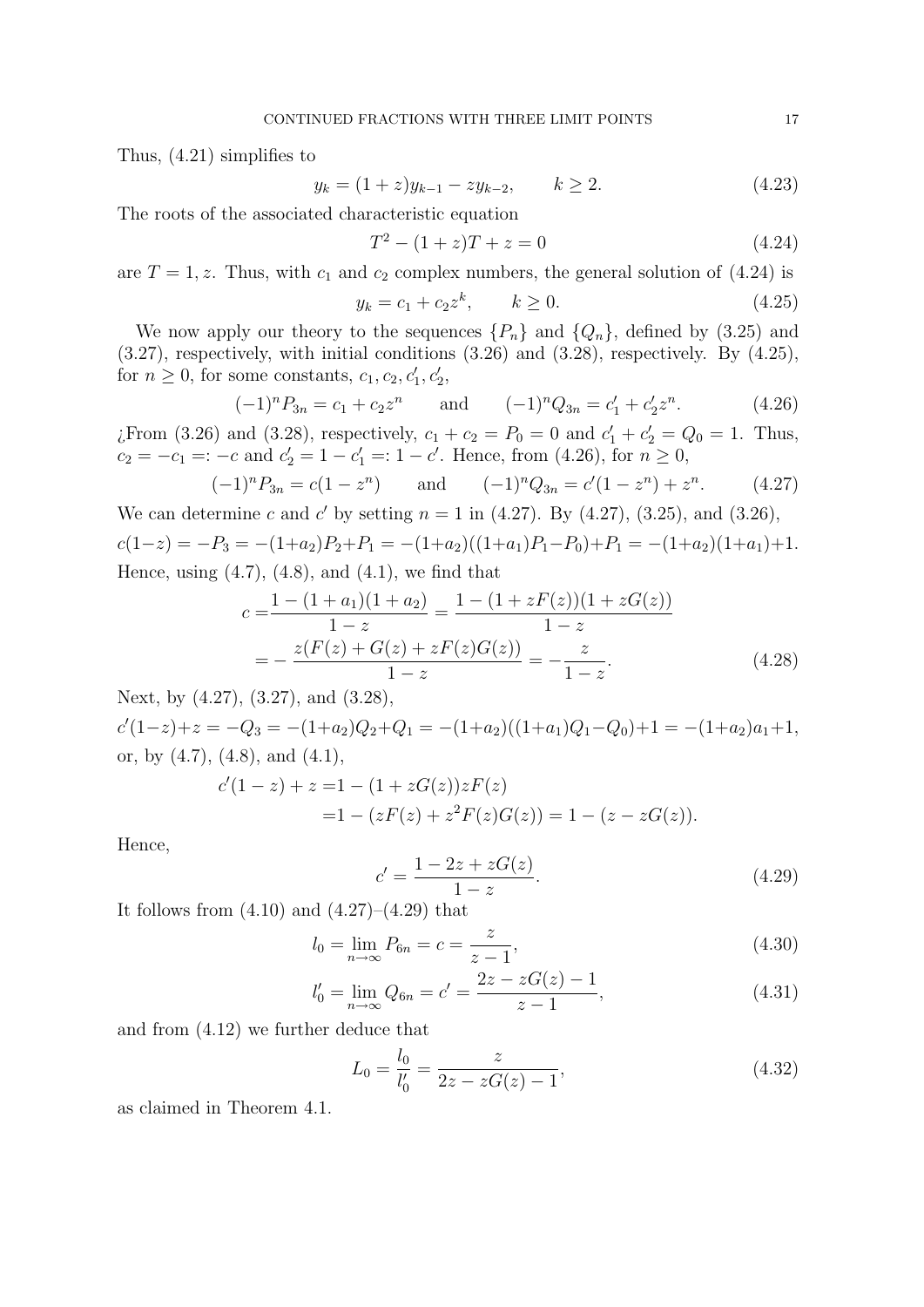Next, we compute  $l_1, l_2, l'_1$ , and  $l'_2$ . To find  $l_1$ , first return to (4.14) and set  $n = 6k+3$ to obtain

$$
P_{6k+3} = (a_{6k+2} + a_{6k+1} + a_{6k+2}a_{6k+1})P_{6k+1} - (1 + a_{6k+2})P_{6k}.
$$
 (4.33)

Since, by (4.27),  $P_{6k} = c(1 - z^{2k})$  and  $P_{6k+3} = -c(1 - z^{2k+1})$ , since, by (4.8),

$$
a_{6k+2} = z^{2k+1} G(z^{2k+1}),
$$
\n(4.34)

and since, by  $(4.19)$ ,

$$
a_{6k+2} + a_{6k+1} + a_{6k+2}a_{6k+1} = z^{2k+1}, \t\t(4.35)
$$

we find that, by  $(4.33)$ ,

$$
P_{6k+1} = \frac{-c(1 - z^{2k+1}) + (1 + z^{2k+1}G(z^{2k+1}))c(1 - z^{2k})}{z^{2k+1}}
$$

$$
= c\left(1 + G(z^{2k+1}) - \frac{1}{z} - z^{2k}G(z^{2k+1})\right).
$$

It follows from (4.10) and (4.28) that

$$
l_1 = \lim_{k \to \infty} P_{6k+1} = c \left( 1 + G(0) - \frac{1}{z} \right) = \frac{z + zG(0) - 1}{z - 1}.
$$
 (4.36)

By (4.27),  $Q_{6k} = c'(1-z^{2k})+z^{2k}$  and  $Q_{6k+3} = -c'(1-z^{2k+1})-z^{2k+1}$ . Using also (4.34) and  $(4.35)$  in  $(4.33)$ , with P replaced by Q, we find that

$$
Q_{6k+1} = \frac{-c'(1 - z^{2k+1}) - z^{2k+1} + (1 + z^{2k+1}G(z^{2k+1}))(c'(1 - z^{2k}) + z^{2k})}{z^{2k+1}}
$$
  
= c' - 1 -  $\frac{c'}{z} + \frac{1}{z} + c'G(z^{2k+1}) + O(z^{2k}).$ 

It follows from (4.10) that

$$
l'_{1} = \lim_{k \to \infty} Q_{6k+1} = c' - 1 - \frac{c'}{z} + \frac{1}{z} + c'G(0)
$$
  
= 
$$
\frac{(c'-1)(z-1)}{z} + c'G(0)
$$
  
= 
$$
1 - G(z) + \frac{1 - 2z + zG(z)}{1 - z}G(0),
$$
 (4.37)

by two applications of  $(4.29)$ . Hence, by  $(4.36)$  and  $(4.37)$ , we deduce, by  $(4.12)$ , that

$$
L_1 = \frac{l_1}{l'_1} = \frac{z + zG(0) - 1}{z - 1} \cdot \frac{1 - z}{(1 - G(z))(1 - z) + G(0)(1 - 2z + zG(z))},
$$

which, upon simplification, yields (4.5).

Finally, we calculate  $L_2$ . By  $(4.11)$ ,  $(4.36)$ , and  $(4.30)$ ,

$$
l_2 = l_1 - l_0 = \frac{z + zG(0) - 1}{z - 1} - \frac{z}{z - 1} = \frac{zG(0) - 1}{z - 1},
$$
\n(4.38)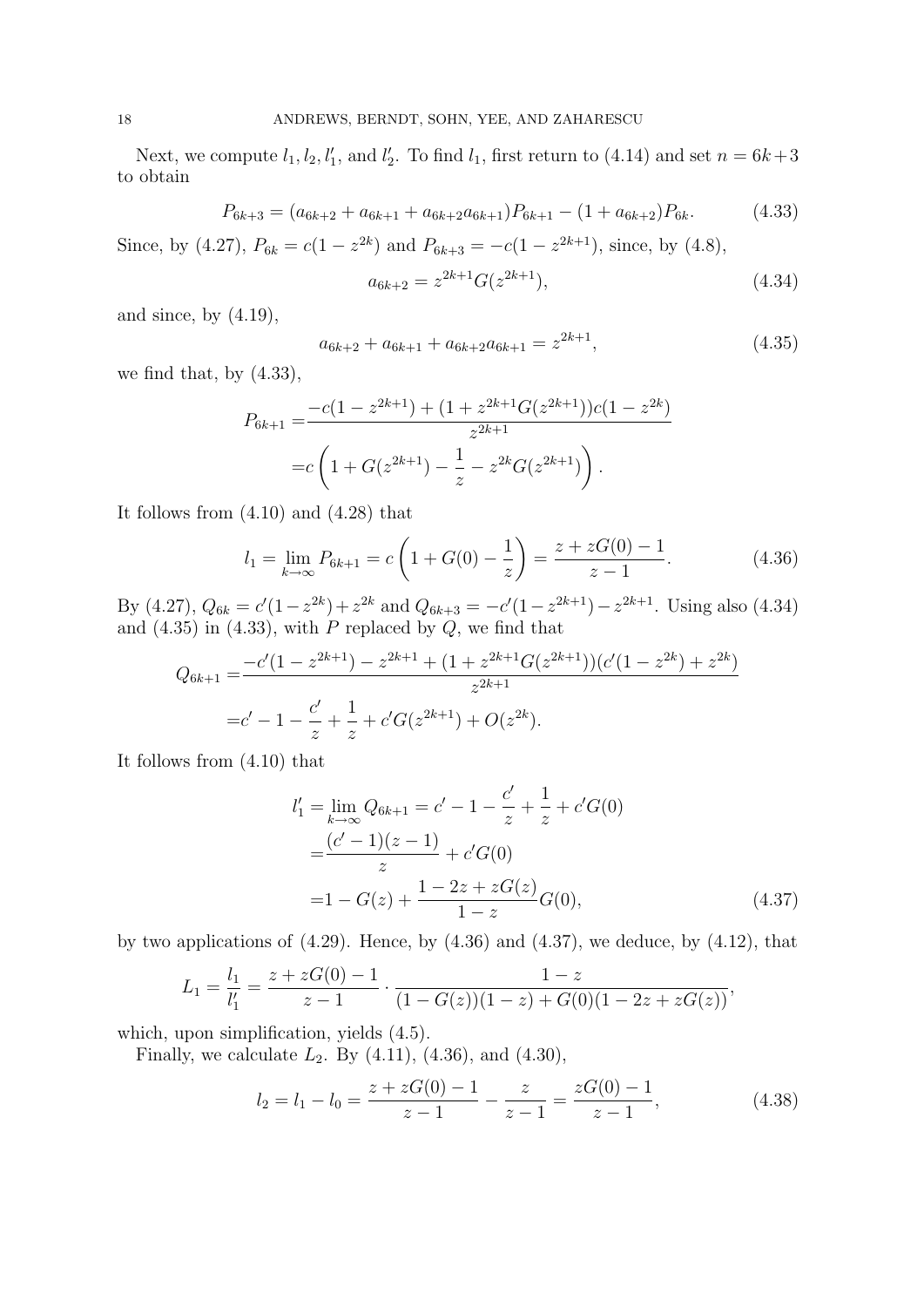and by (4.11), (4.37), and (4.31),

$$
l'_2 = l'_1 - l'_0 = 1 - G(z) + \frac{1 - 2z + zG(z)}{1 - z}G(0) - \frac{2z - zG(z) - 1}{z - 1}
$$
  
= 
$$
\frac{G(0)(1 - 2z + zG(z)) + z - G(z)}{1 - z},
$$
(4.39)

upon simplification. Using (4.38) and (4.39) in conjunction with (4.12), we conclude that

$$
L_2 = \frac{l_2}{l'_2} = \frac{zG(0) - 1}{z - 1} \cdot \frac{1 - z}{G(0)(1 - 2z + zG(z)) + z - G(z)},
$$

which, after simplification, yields (4.6).

This then completes the proof of Theorem 4.1.  $\Box$ 

Under certain conditions, the formulas of Theorem 4.1 greatly simplify. If  $G(0) = 0$ , then

$$
L_1 = \frac{1}{1 - G(z)},\tag{4.40}
$$

while, if  $F(0) = 0$ , then, by  $(4.1)$ ,  $G(0) = 1$  and

$$
L_2 = \frac{1}{1 - G(z)}.\tag{4.41}
$$

Also, if  $G(0) = 0$ , then

$$
L_2 = \frac{1}{z - G(z)},\tag{4.42}
$$

while, if  $G(0) = -1$ , then

$$
L_1 = \frac{1}{z - G(z)}.
$$

We conclude this section by offering two interesting examples to illustrate Theorem 4.1.

**Corollary 4.2.** For any complex number z, with  $|z| < 1$ , the continued fraction

$$
\frac{1}{1} - \frac{1}{(1-z)^{-1}} - \frac{1}{1-z^2} - \frac{1}{(1-z)^{-1} - z^2} - \frac{1}{(1-z^2)^{-1}} - \frac{1}{1-z^4} - \frac{1}{(1-z^2)^{-1} - z^3}
$$
\n
$$
-\cdots - \frac{1}{(1-z^n)^{-1}} - \frac{1}{1-z^{2n}} - \frac{1}{(1-z^n)^{-1} - z^{n+1}} - \cdots
$$

has three limit points, and they are given by

$$
L_0 = \frac{z}{z^2 + 2z - 1}, \quad L_1 = \frac{1}{1 + z}, \quad L_2 = \frac{1}{2z}.
$$

Proof. Set

$$
F(z) = \frac{1}{1-z} \quad \text{and} \quad G(z) = -z.
$$

It is easily checked that  $F$  and  $G$  satisfy  $(4.1)$  and the conditions of Theorem 4.1, and so the desired result readily follows.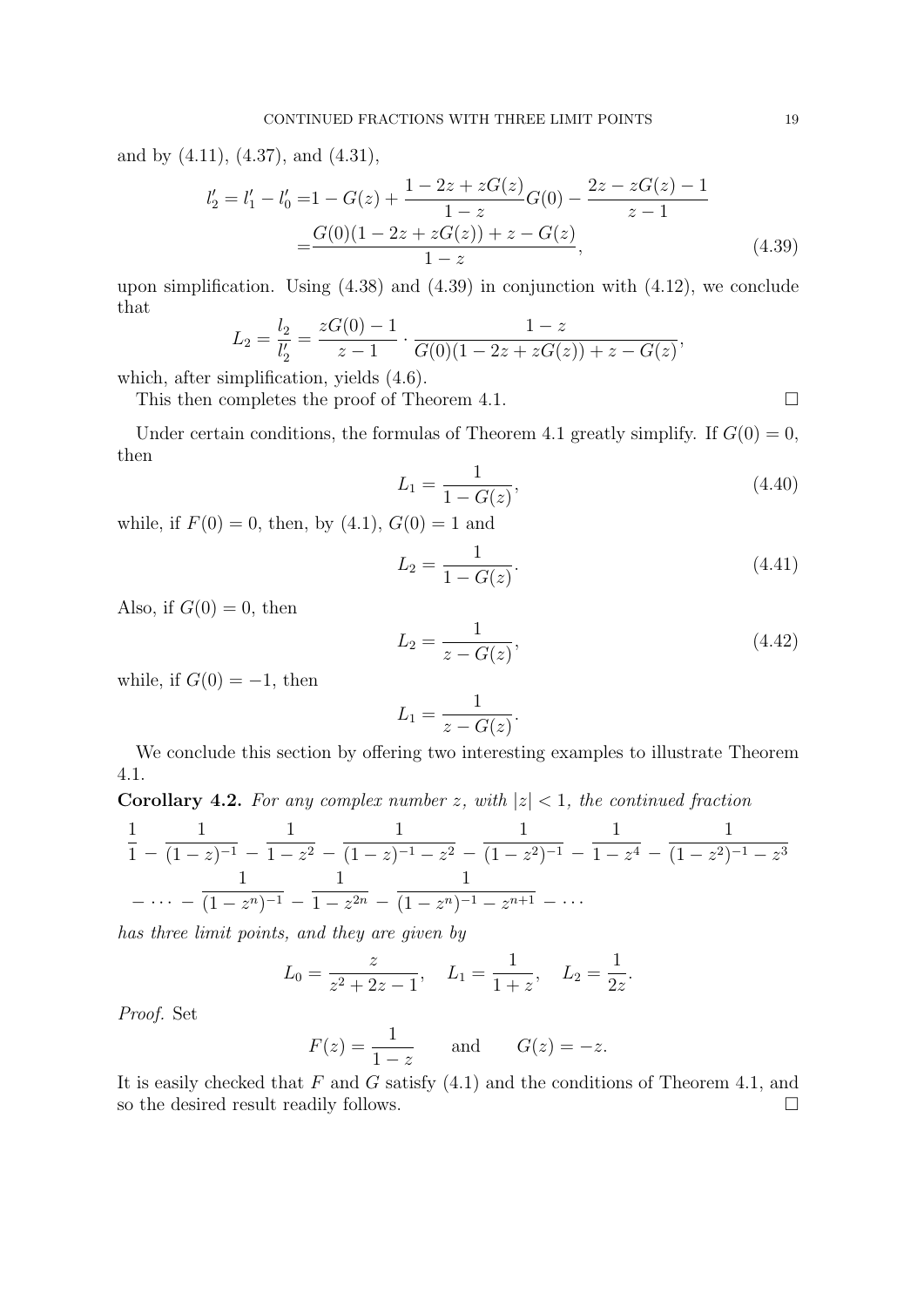**Corollary 4.3.** For any complex number z, with  $|z| < 1$ , the continued fraction

$$
\frac{1}{1} - \frac{1}{\sqrt{1+z}} - \frac{1}{\sqrt{1+z}} - \frac{1}{z^{-1}(\sqrt{1+z}-1) + z^{-2}(\sqrt{1+z^2}-1)} \n- \frac{1}{\sqrt{1+z^2}} - \frac{1}{\sqrt{1+z^2}} - \frac{1}{z^{-2}(\sqrt{1+z^2}-1) + z^{-3}(\sqrt{1+z^3}-1)} \n- \cdots - \frac{1}{\sqrt{1+z^n}} - \frac{1}{\sqrt{1+z^n}} - \frac{1}{z^{-n}(\sqrt{1+z^n}-1) + z^{-n-1}(\sqrt{1+z^{n+1}}-1)} - \cdots
$$

has the three limit points

$$
L_0 = \frac{z}{2z - \sqrt{1+z}}, \qquad L_1 = \frac{z(3z - 2)}{(3z - 2)(1 + z - \sqrt{1+z}) + z(z - 1)},
$$

and

$$
L_2 = \frac{z(2-z)}{(2-z)\left(1+z-\sqrt{1+z}\right)+z(z-1)}.
$$

Proof. In Theorem 4.1, take

$$
F(z) = G(z) = \frac{\sqrt{1+z} - 1}{z}.
$$

The functions  $F$  and  $G$  clearly satisfy the condition  $(4.1)$ , as well as the other conditions of the theorem. The desired result now readily follows.  $\Box$ 

5. THE SPECIAL CASE  $a = \omega$  OF (1.1)

It is interesting to note that in this special case  $\Omega = 0$ , and so the three limits in (1.1) are identical.

A Bauer–Muir transformation [9, pp. 76–77] of a continued fraction  $b_0+{\bf K}(a_n/b_n)$  is a (new) continued fraction whose approximants have the values

$$
S_k(w_k) := b_0 + \frac{a_1}{b_1} + \frac{a_2}{b_2} + \dots + \frac{a_k}{b_k + w_k}, \quad k = 0, 1, 2, \dots
$$
 (5.1)

Such a transformation exists if

$$
\lambda_k := a_k - w_{k-1}(b_k + w_k) \neq 0, \quad k \ge 1,
$$
\n(5.2)

and it is given by

$$
b_0 + w_0 + \frac{\lambda_1}{b_1 + w_1} + \frac{a_1 \lambda_2 / \lambda_1}{b_2 + w_2 - w_0 \lambda_2 / \lambda_1} + \frac{a_2 \lambda_3 / \lambda_2}{b_3 + w_3 - w_1 \lambda_3 / \lambda_2} + \dots
$$
 (5.3)

**Theorem 5.1.** For a cube root of unity  $\omega$ ,

$$
\lim_{n \to \infty} \left( \frac{1}{1} - \frac{1}{1+q} - \frac{1}{1+q^2} - \dots - \frac{1}{1+q^n + \omega} \right) = -\omega \frac{(q^2; q^3)_{\infty}}{(q; q^3)_{\infty}}.
$$
(5.4)

*Proof.* Let  $L_n$  denote the reciprocal of the continued fraction on the left hand side of (5.4), and if we employ the notation of (5.1), then  $b_0 = 1, a_n = -1$ , and  $b_n = 1 + q^n$ , for  $n \geq 1$ , and  $\omega_n = \omega$ , for  $n \geq 0$ .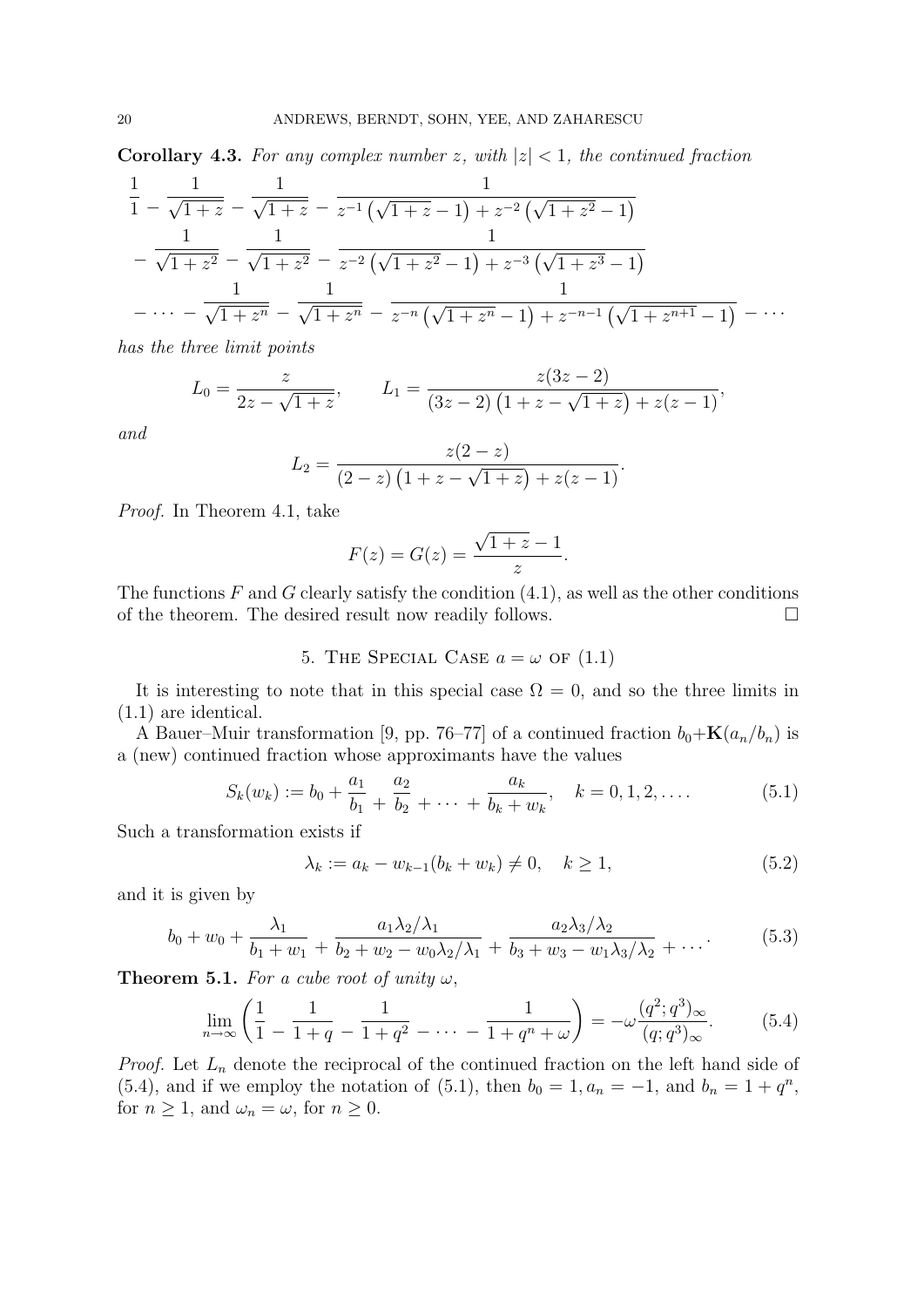If  $q = 0$ , then (5.4) reduces to a tautology. Hence assume that  $q \neq 0$ . Then, from  $(5.2)$ , for  $n \geq 1$ ,

$$
\lambda_n = -1 - \omega(1 + q^n + \omega) = -1 - \omega - \omega^2 - \omega q^n = -\omega q^n \neq 0.
$$

Thus, by  $(5.3)$ ,

$$
L_n = 1 + \omega + \frac{-\omega q}{1 + q + \omega} + \frac{-q}{1 + q^2 + \omega - \omega q} + \frac{-q}{1 + q^3 + \omega - \omega q} + \cdots
$$
  
=  $-\omega^2 + \frac{\omega^2 q}{1 - \omega q} + \frac{\omega q}{1 + q^2 + \omega - \omega q} + \frac{-q}{1 + q^3 + \omega - \omega q} + \cdots$   
=:  $-\omega^2 + \frac{\omega^2 q}{C_1}$ , (5.5)

after using an equivalence transformation for the continued fraction.

For the continued fraction  $C_1$ , in the notation of  $(5.1)$ ,

$$
b_0 = 1 - \omega q
$$
,  $a_1 = \omega q$ ,  $a_n = -q$ ,  $n \ge 2$ , and  $b_n = 1 + q^{n+1} + \omega - \omega q$ ,  $n \ge 1$ .

We apply the Bauer–Muir transformation a second time. Set  $\omega_0 = -\omega^2 q$  and  $\omega_i = \omega q$ , for  $i \geq 1$ . A brief calculation shows that, by  $(5.2)$ ,

$$
\lambda_1 = q^3 \omega^2 \neq 0
$$
 and  $\lambda_k = -q^{k+2} \omega \neq 0$  for  $k \ge 2$ .

Hence, from  $(5.3)$ , after applying the Bauer–Muir transformation to  $C_1$ , we have

$$
C_1 = 1 + q + \frac{\omega^2 q^3}{1 + q^2 + \omega} + \frac{-q^2}{1 + q^3 + \omega - \omega q^2} + \frac{-q^2}{1 + q^4 + \omega - \omega q^2} + \cdots
$$
  
= 
$$
1 + q + \frac{-q^3}{1 - \omega q^2} + \frac{\omega q^2}{1 + q^3 + \omega - \omega q^2} + \frac{-q^2}{1 + q^4 + \omega - \omega q^2} + \cdots, \qquad (5.6)
$$

after applying an equivalence transformation. Combining (5.5) and (5.6), we have

$$
L_n = -\omega^2 + \frac{\omega^2 q}{1+q} + \frac{-q^3}{1-\omega q^2} + \frac{\omega q^2}{1+q^3+\omega-\omega q^2} + \frac{-q^2}{1+q^4+\omega-\omega q^2} + \cdots
$$
  
=:  $-\omega^2 + \frac{\omega^2 q}{1+q} + \frac{-q^3}{C_2}.$  (5.7)

Applying the Bauer–Muir transformation to  $C_2$  and proceeding as in the two previous applications, we find that if  $\omega_0 = -\omega^2 q^2$  and  $\omega_i = \omega q^2$ , for  $i \ge 1$ , then

$$
\lambda_1 = \omega^2 q^5 \neq 0
$$
 and  $\lambda_k = -q^{k+4} \omega \neq 0$ ,  $k \ge 2$ .

Thus,  $b_0 + \omega_0 = 1 + q^2$ ,  $b_1 + \omega_1 = 1 + q^3 + \omega$ ,  $b_n + \omega_n - \omega_0 \lambda_n / \lambda_{n-1} = 1 + q^{n+2} + \omega$  $q^3\omega$ , and  $a_n\lambda_{n+1}/\lambda_n = -q^3$ , for  $n \ge 1$ . Hence, from (5.7), after using an equivalence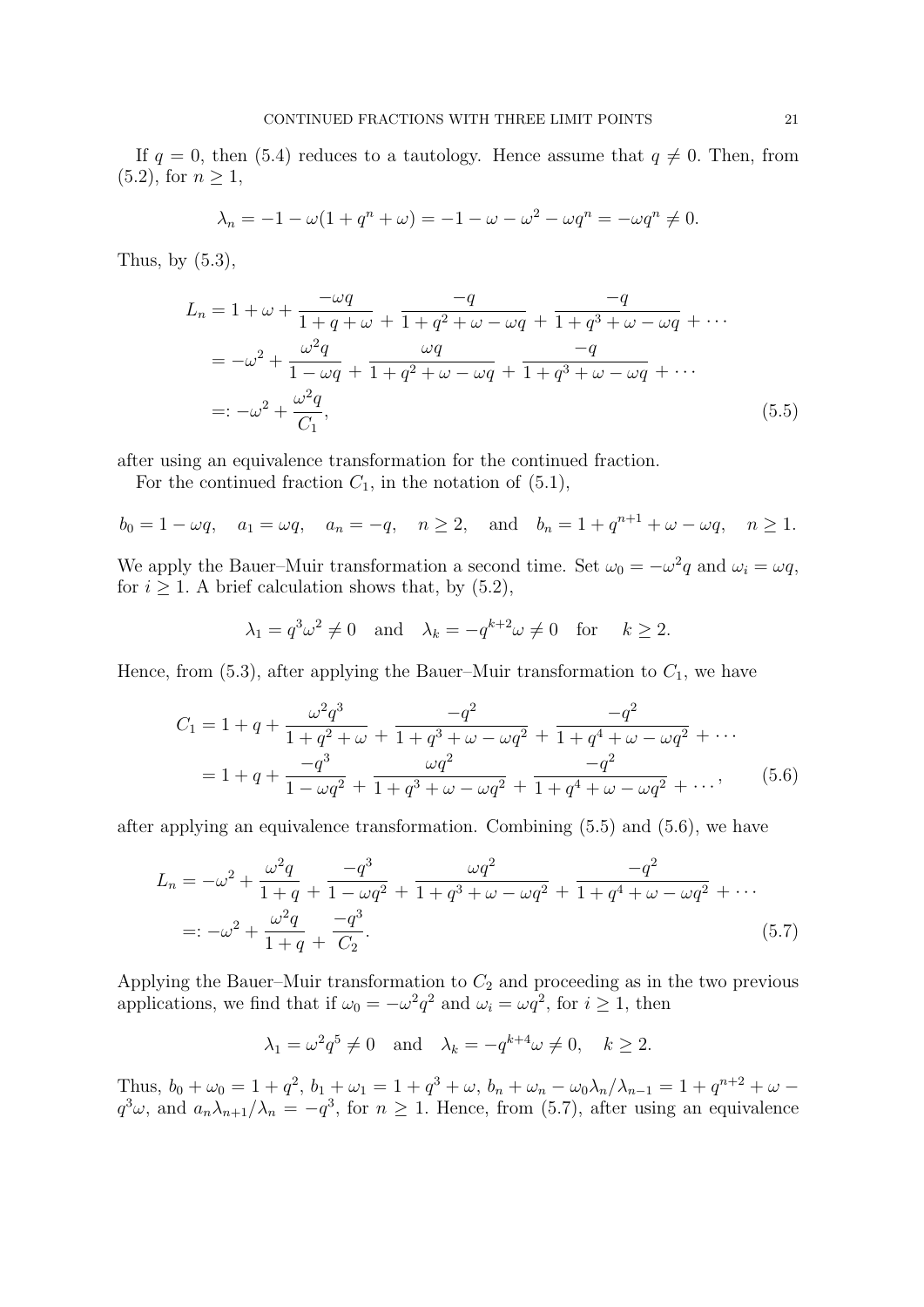transformation, we have

$$
L_n = -\omega^2 + \frac{\omega^2 q}{1+q} + \frac{-q^3}{1+q^2} + \frac{\omega^2 q^5}{1+q^3 + \omega} + \frac{-q^3}{1+q^4 + \omega - \omega q^3} + \frac{-q^3}{1+q^5 + \omega - \omega q^3} + \cdots
$$
  
\n
$$
= -\omega^2 + \frac{\omega^2 q}{1+q} + \frac{-q^3}{1+q^2} + \frac{-q^5}{1-\omega q^3} + \frac{\omega q^3}{1+q^4 + \omega - \omega q^3} + \frac{-q^3}{1+q^5 + \omega - \omega q^3} + \cdots
$$
  
\n
$$
= \cdots
$$
  
\n
$$
= -\omega^2 + \frac{\omega^2 q}{1+q} + \frac{-q^3}{1+q^2} + \frac{-q^5}{1+q^3} + \cdots + \frac{-q^{2n-1}}{C_n},
$$
\n(5.8)

where

$$
C_n = 1 - \omega q^n + \frac{\omega q^n}{1 + q^{n+1} + \omega - \omega q^n} + \frac{-q^n}{1 + q^{n+2} + \omega - \omega q^n} + \frac{-q^n}{1 + q^{n+3} + \omega - \omega q^n} + \cdots
$$

after an easy inductive argument on n with  $\omega_0 = -\omega^2 q^n$  and  $\omega_i = \omega q^n$ , for  $i \ge 1$  after the *n*-th step. Upon taking the reciprocal in (5.8), letting *n* tend to  $\infty$ , and using (1.3), we deduce  $(5.4)$ .

The authors are grateful to Lisa Lorentzen for several very helpful comments.

#### **REFERENCES**

- [1] G. E. Andrews, The Theory of Partitions, Addison–Wesley, Reading, MA, 1976.
- [2] G. E. Andrews, A page from Ramanujan's lost notebook, Indian J. Math. 32 (1990), 207–216.
- [3] G. E. Andrews, B. C. Berndt, L. Jacobsen, R. L. Lamphere, The Continued Fractions Found in the Unorganized Portions of Ramanujan's Notebooks, Memoir Amer. Math. Soc., No. 477, 99 (1992).
- [4] G. E. Andrews, B. C. Berndt, J. Sohn, A. J. Yee, and A. Zaharescu, On Ramanujan's continued fraction for  $(q^2; q^3)_{\infty}/(q; q^3)_{\infty}$ , submitted for publication.
- [5] B. C. Berndt, Ramanujan's Notebooks, Part V, Springer–Verlag, New York, 1998.
- [6] M. D. Hirschhorn, A continued fraction, Duke Math. J. 41 (1974), 27–33.
- [7] S.–S. Huang, Ramanujan's evaluations of Rogers–Ramanujan type continued fractions at primitive roots of unity, Acta Arith. 80 (1997), 49–60.
- [8] L. Jacobsen, *General convergence of continued fractions*, Trans. Amer. Math. Soc. 294 (1986), 477–485.
- [9] L. Lorentzen and H. Waadeland, Continued Fractions with Applications, North Holland, Amsterdam, 1992.
- [10] S. Ramanujan, Notebooks (2 volumes), Tata Institute of Fundamental Research, Bombay, 1957.
- [11] S. Ramanujan, The Lost Notebook and Other Unpublished Papers, Narosa, New Delhi, 1988.

Department of Mathematics, Pennsylvania State University, University Park, PA 16802, USA

E-mail address: andrews@math.psu.edu

Department of Mathematics, University of Illinois, 1409 West Green Street, Urbana, IL 61801, USA

E-mail address: berndt@math.uiuc.edu

Department of Mathematics, Ohio State University, Columbus, Ohio 43210, USA E-mail address: sohn@math.ohio-state.edu